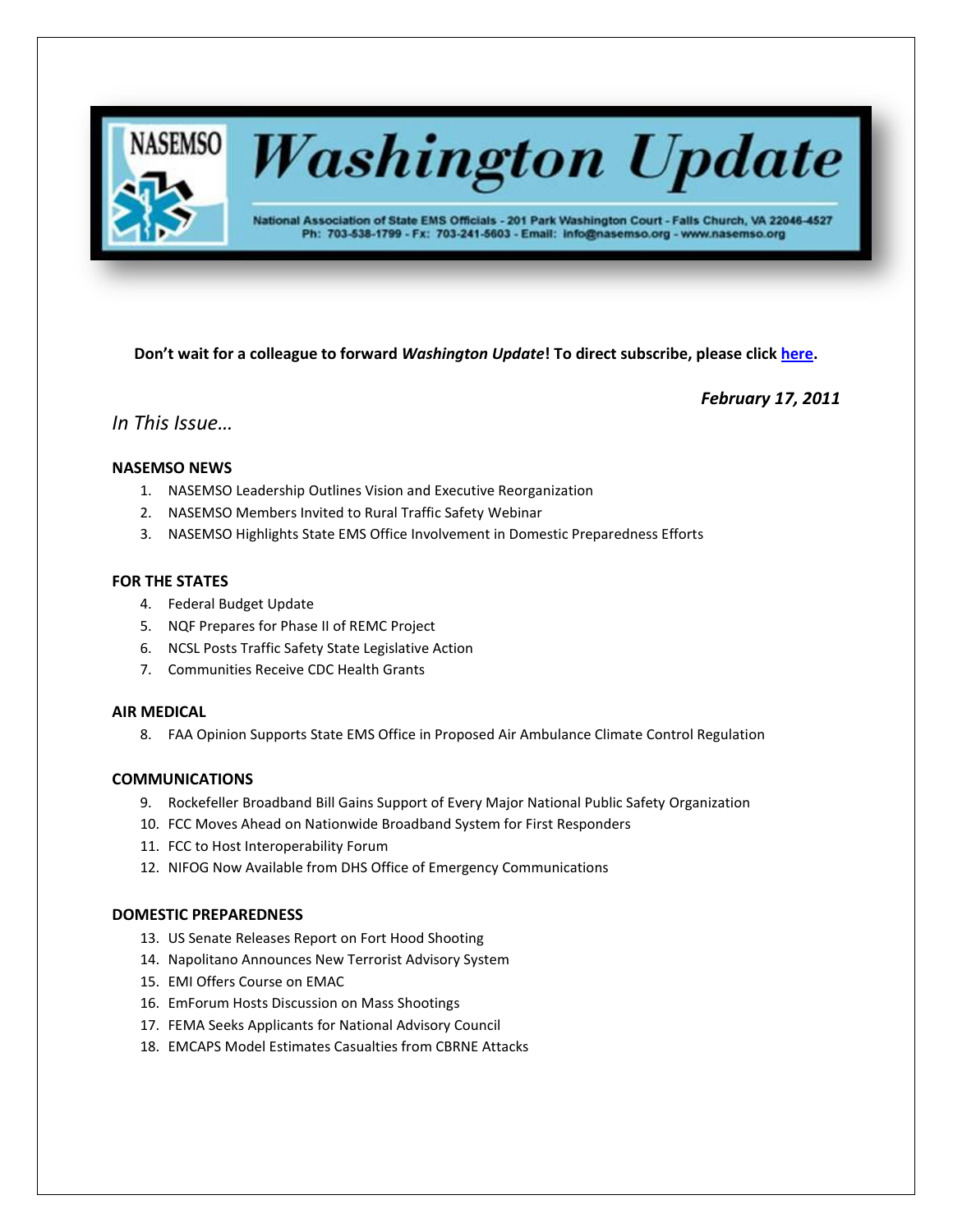## **EDUCATION AGENDA**

- 19. ASPA Highlights the Benefits of Specialized and Professional Accreditation in Promotional Video
- 20. IOM to Host Workshop on Allied Health Professions

## **EMS HEALTH AND SAFETY**

- 21. NIOSH Launches Online Health and Safety Practices Survey of Healthcare Workers
- 22. NIOSH Seeks Comment on Emergency Responder Health Monitoring and Surveillance
- 23. TRB EMS Safety Subcommittee Holds Annual Meeting
- 24. NIOSH Announces Virtual Center for Vehicle Safety Research

#### **HIGHWAY SAFETY**

25. RITA Identifies High-Priority Applications and Development Approach

# **PEDIATRIC EMERGENCY CARE**

26. Pediatric Resuscitation Guidelines Announced by ILCOR

# **TRAUMA**

27. ACS-COT Solicits Comments for Revision of "Green Book"

# **FEDERAL PARTNERS**

- 28. Edgerton Named Branch Chief for EMSC and Injury Prevention
- 29. HHS OIG to Provide Compliance Training Session
- 30. FDA Reviews Classification of Automated External Defibrillators
- 31. NIH Study Reinforces Need for Public AED Programs
- 32. IOM Issues Consensus Report on PPE
- 33. IOM Issues Workshop Summary on Using Clinical Data
- 34. National Fire Academy Completes New Emergency Medical Services Courses
- 35. NTSB to Host International Family Assistance Conference
- 36. HHS National Vaccine Plan Now Available
- 37. HHS Provides Evaluation and Capacity Review Tools

### **INDUSTRY NEWS**

- 38. Settlement Reached in EMS Employee Fired for Facebook Comment
- 39. National EMS Memorial Service Releases Names of 2011 Honorees
- 40. New NAEMT EMS Safety Course to Debut March 1
- 41. OSH Internships Now Available
- 42. Hydrocodone Bitartrate and Acetaminophen Tablets Recalled
- 43. American Regent Issues Voluntary Recalls for Certain Injection Products
- 44. Class 1 Recall: Medtronic SynchroMed II and SynchroMed EL Implantable Infusion Pump and Refill Kits
- 45. IDSA Issues Practice Guidelines for MRSA
- 46. Report Available from the Initiative on the Future of Nursing
- 47. Registration Now Open for EMS on the Hill Day
- 48. DOJ Aggressively Pursuing Cases of Health Care Fraud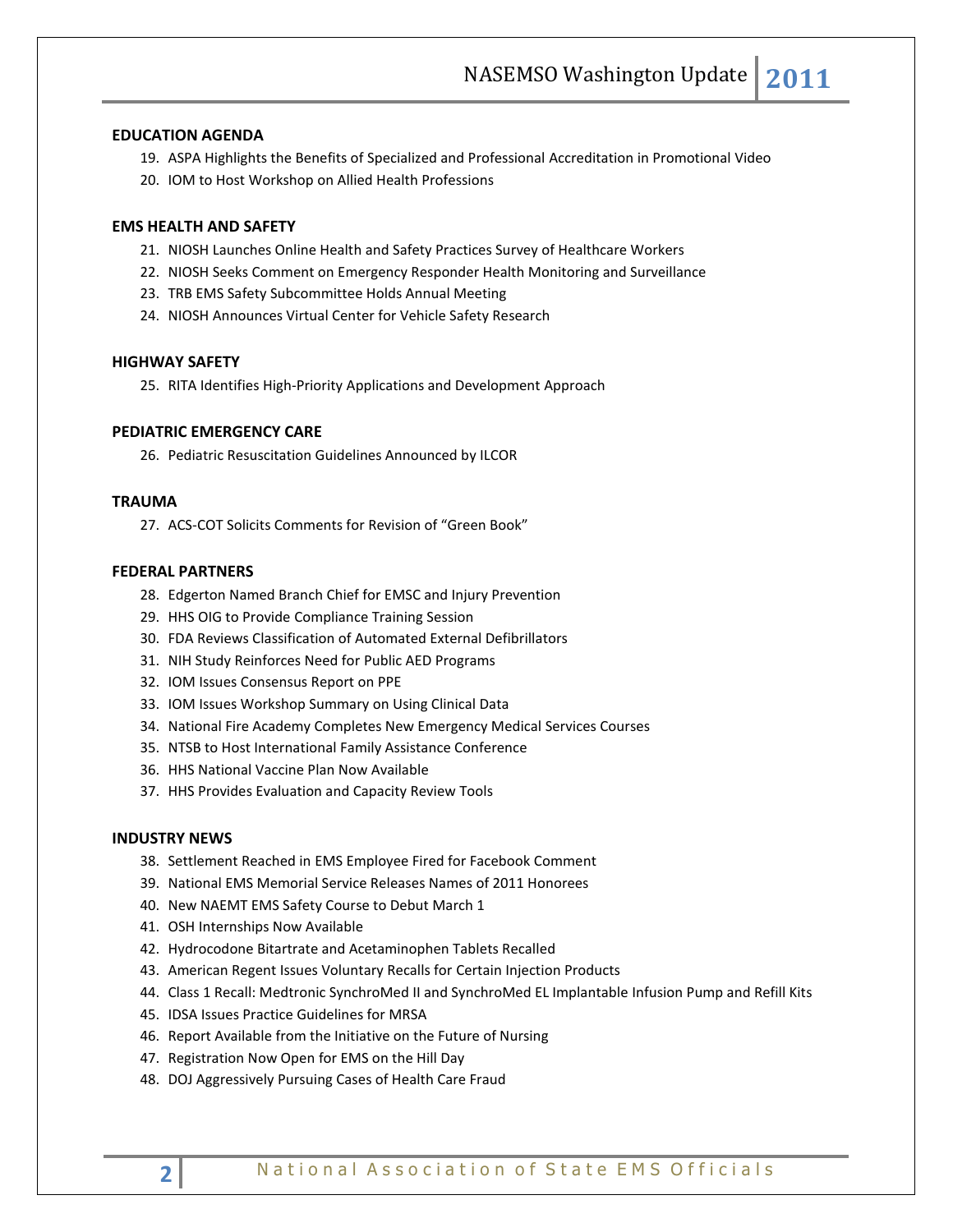NASEMSO Washington Update **2011**

# **INTERESTING ABSTRACTS OR WEBCASTS**

- 49. Many Consumers Unaware Of AED Use, Availability
- 50. AEDs Appear To Give Accurate Readings in Moving Helicopters
- 51. HHS Launches Campaign to Urge Women to Call 911 At Heart Attack Warning Signs
- 52. S. Side Trauma Care Ignored Long Enough

# **UPCOMING EVENTS**

#### **\*\*\*STATEWIDE EMS CONFERENCES\*\*\***

**\*\*\*National Conferences and Special Meetings\*\*\***

#### **February is American Heart Month**

**Heart disease is the leading cause of death in the United States**



**Learn about heart disease and steps to take now to improve your [heart health.](http://links.govdelivery.com/track?type=click&enid=bWFpbGluZ2lkPTExOTg2NjkmbWVzc2FnZWlkPVBSRC1CVUwtMTE5ODY2OSZkYXRhYmFzZWlkPTEwMDEmc2VyaWFsPTEyNzY1NjQzMTkmZW1haWxpZD1yb2JpbnNvbkBuYXNlbXNvLm9yZyZ1c2VyaWQ9cm9iaW5zb25AbmFzZW1zby5vcmcmZmw9JmV4dHJhPU11bHRpdmFyaWF0ZUlkPSYmJg==&&&100&&&http://www.americanheart.org/) Read the [President's proclamation](http://links.govdelivery.com/track?type=click&enid=bWFpbGluZ2lkPTExOTg2NjkmbWVzc2FnZWlkPVBSRC1CVUwtMTE5ODY2OSZkYXRhYmFzZWlkPTEwMDEmc2VyaWFsPTEyNzY1NjQzMTkmZW1haWxpZD1yb2JpbnNvbkBuYXNlbXNvLm9yZyZ1c2VyaWQ9cm9iaW5zb25AbmFzZW1zby5vcmcmZmw9JmV4dHJhPU11bHRpdmFyaWF0ZUlkPSYmJg==&&&101&&&http://www.whitehouse.gov/the-press-office/2011/01/31/presidential-proclamation-american-heart-month-2011).**

# **1. NASEMSO Leadership Outlines Vision and Executive Reorganization**

Based on input from its members, the NASEMSO Executive Committee is putting the final touches on a revised job description for the position of Executive Director (ED.) Current ED Elizabeth Armstrong will be promoted to the position of Executive Vice President and a national search will commence to find the new NASEMSO team member. NASEMSO seeks to expand its presence and capacity in projects of national significance to EMS. The position is responsible for providing strategic leadership through attendance at various meetings, in-person interactions with federal and other EMS partners. Working in consultation with the Executive Vice President, the Executive Director will provide input, implement and direct the long-range goals, strategies, plans and policies of NASEMSO. The ED will assist the NASEMSO President as spokesperson of the association and be instrumental in positioning NASEMSO to pursue its vision. More information will be provided on the [NASEMSO web site](http://www.nasemso.org/) as it becomes available. Potential candidates can contact Beth Armstrong, [Barmstrong@asmii.net](mailto:Barmstrong@asmii.net) or 703-533-0251 extension 1780; response deadline March 15.

#### **2. NASEMSO Members Invited to Rural Traffic Safety Webinar**

Professionals in the emergency medical services (EMS) industry throughout the country have a unique perspective on safety. The extremes of rural scenarios create special challenges, yet EMS personnel can make significant contributions to reducing death and disability following motor vehicle crashes. This webinar will focus on some of the behavioral interventions the EMS community is introducing and provide insights about opportunities for rural EMS systems. NASEMSO President Randy Kuykendall will outline specific initiatives aimed at improving the safety of EMS personnel and system performance, such as Colorado's experience in developing a culture of safety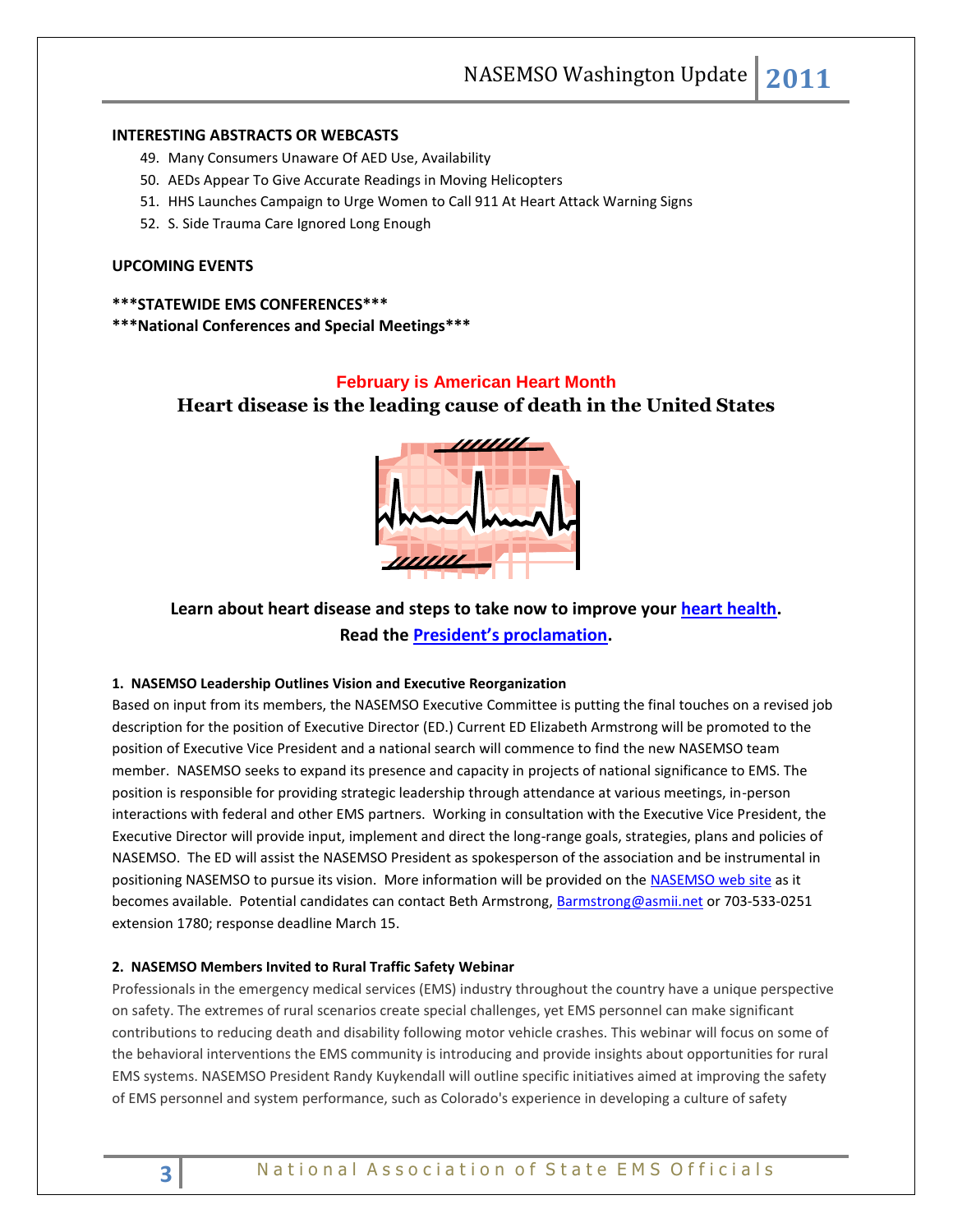through a statewide advisory council and the now-annual Colorado EMS safety conference. HITS Committee Chair Dia Gainor will discuss the EMS Incident Response and Readiness Assessment tool developed as part of a recent rural highway mass casualty project in Idaho. Registration is requested by **Friday, February 18**. To register, please RSVP via e-mail t[o cts@umn.edu.](mailto:cts@umn.edu) For more information...

#### **3. NASEMSO Highlights State EMS Office Involvement in Domestic Preparedness Efforts**

"State EMS Office Involvement in Domestic Preparedness Efforts" is a report based upon a survey of the 56 state and territorial EMS agencies, and is intended to ascertain the extent to which state and territorial EMS offices are represented and supported in ongoing multi-agency coordination for readiness and planning. The report includes sections on: (A) the integration of preparedness and response activities, and (B) funding, including the degree of engagement of state and territorial EMS offices with federal grant resources for preparedness and response activities. Funding enables public health departments to have the capacity and capability needed for effective response to the public health consequences of terrorist incidents, infectious disease outbreaks, natural disasters and biological, chemical, nuclear and radiological emergencies. [For more information…](http://www.nasemso.org/Projects/DomesticPreparedness/documents/2010_DP_Report_FINAL_Version.pdf)

#### **4. Federal Budget Update**

The U.S. House of Representatives took up debate this week on a [Continuing Resolution](http://www.rules.house.gov/Media/file/PDF_112_1/legislativetext/2011crapprops/AppropCRFinal_xml.pdf) (CR) that would fund government programs through the end of the 2011 fiscal year, while cutting numerous budgets including several transportation programs such as high-speed rail, Amtrak, and FAA's Next Gen initiative. The current CR is set to expire on March 4, a critical deadline by which Congress and the President must come to an agreement on the spending bill or risk a government shutdown. [More than 400 amendments](http://www.gpo.gov/fdsys/pkg/CREC-2011-02-14/pdf/CREC-2011-02-14-pt1-PgH776-3.pdf) have been introduced and are being debated. In related news, the President's Fiscal Year 2012 Budget for the U.S. Dept. of Health & Human Services has been released. The budget justification is expected shortly and will b[e available here.](http://www.hhs.gov/about/hhsbudget.html#HHSBudgetinBriefandPerformanceHighlights) Funding for HRSA was reduced by \$685 million in the President's FY2012 budget, from \$7.5 billion in FY2010 to an estimate of \$6.821 in FY2012[. Download Budget in Brief.](http://www.nasemso.org/documents/fy2012bib.pdf) The CDC FY 2012 budget justification is also available online. CDC received an overall \$574 million cut to CDC core programs. Details are available in the [justification document.](http://www.cdc.gov/fmo/topic/Budget%20Information/appropriations_budget_form_pdf/FY2012_CDC_CJ_Final.pdf) 

#### **5. NQF Prepares for Phase II of REMC Project**

Regionalizing emergency medical care services is one policy option for improving care while making more efficient use of medical resources. Phase I of this project began in June 2010 and encompasses an environmental scan and a commissioned paper. The National Quality Forum is preparing to begin Phase II of the Regionalized Emergency Medical Care Project. As such, they have issued a call for nominations for their steering committee. The call is open through March 10th. [For more information...](http://www.qualityforum.org/Projects/n-r/Regionalized_Emergency_Care/Regionalized_Emergency_Care__Phase_1.aspx?section=CallforNominations2011-02-082011-03-10)

## **6. NCSL Posts Traffic Safety State Legislative Action**

The National Conference of State Legislatures has published a report summarizing bills regarding traffic safety issues that were considered by state legislatures during the 2010 legislative sessions. Topics include Occupant Protection, Impaired Driving, Distracted Driving, Driver's Licensing, Aggressive Driving, Speed Limits, Automated Enforcement, Motorcycle Safety, School Bus Safety, and Pedestrian and Bicycle Safety. [For more information...](http://www.ncsl.org/default.aspx?TabId=21947)

#### **7. Communities Receive CDC Health Grants**

Forty communities in 24 states today received grants to develop and implement solutions that prevent chronic diseases and related risk factors. The community efforts are convened through a national network of partners and are implemented through a collaborative approach called Action Communities for Health, Innovation, and EnVironmental changE (ACHIEVE). ACHIEVE is supported by the Centers for Disease Control and Prevention (CDC)'s Healthy Communities Program. ACHIEVE is a partnership between local communities and national and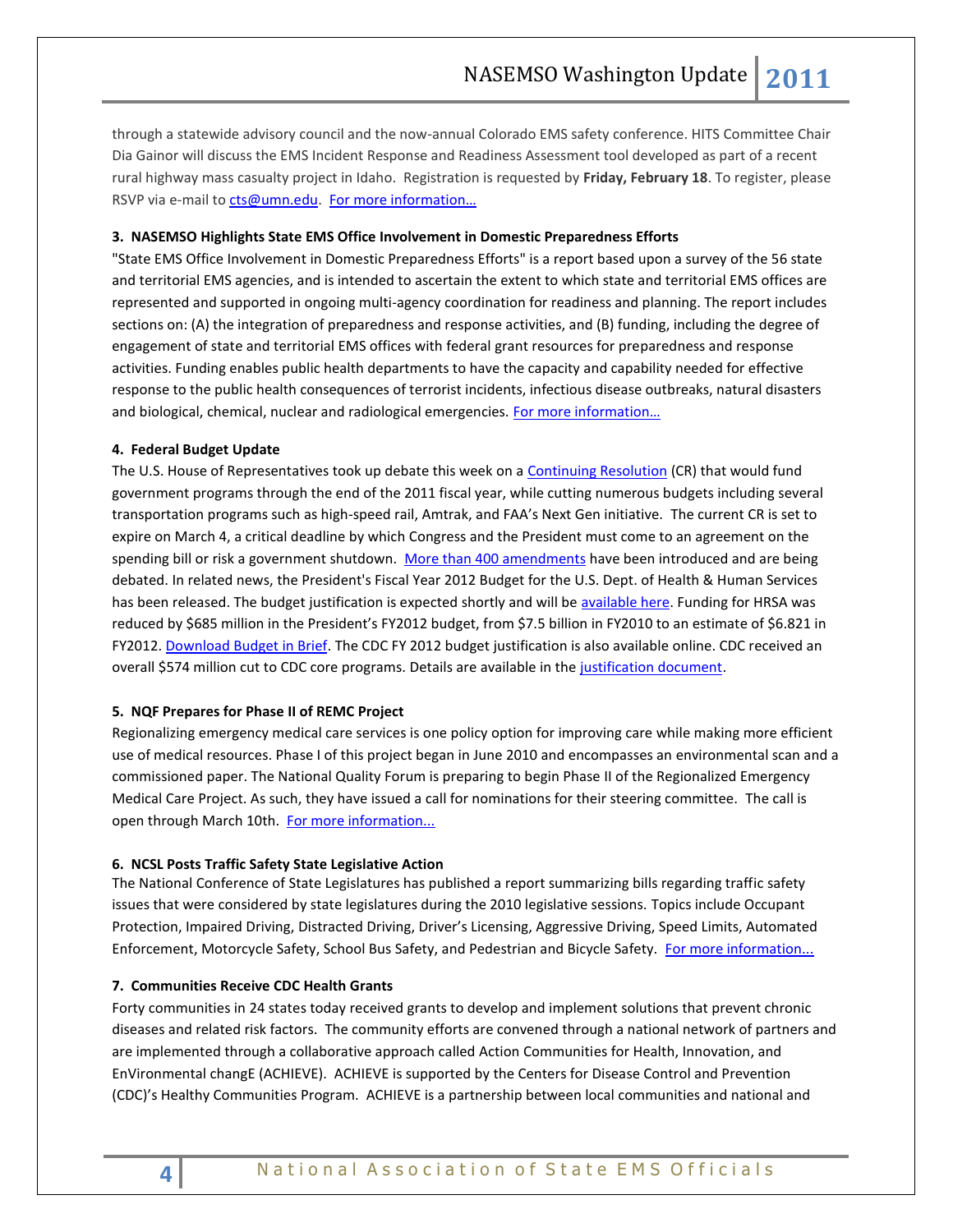state organizations joined in a movement to create healthier places to live, work and play. Through ACHIEVE, partners take a holistic approach to creating healthy communities for this and future generations and change policies on physical activity, nutrition, tobacco cessation, obesity, diabetes and cardiovascular disease, to make the healthy choice the easy choice. It also provides local leaders with technical assistance to empower communities to take local action to solve specific health problems. For more information...

# **8. FAA Opinion Supports State EMS Office in Proposed Air Ambulance Climate Control Regulation**

In a recent opinion provided by the Federal Aviation Administration (FAA) General Counsel to the state of Tennessee and others, the FAA issued a statement regarding permanently installed heating and air conditioning units in aircraft supporting state regulation of climate control objectives "if it serves 'primarily a patient care objective'." Read the letter...

#### **9. Rockefeller Broadband Bill Gains Support of Every Major National Public Safety Organization**

Senator Jay Rockefeller IV, Chairman of the Senate Commerce, Science, and Transportation Committee, recently reintroduced *The Public Safety Spectrum and Wireless Innovation Act of 2011 (S. 28)* to build an effective, nationwide, interoperable broadband communications system for public safety. The Chairman's proposal to allocate 10 megahertz of the 700 MHz spectrum known as the "D-block" to public safety officials for a nationwide, interoperable, wireless broadband network has been embraced by national and local public safety organizations. This network will allow public safety officials to remotely access criminal databases, distribute surveillance video feeds to on-scene personnel, and receive high speed file downloads, such as floor plans for burning buildings, wirelessly. President Obama announced last month that he supports Chairman Rockefeller's approach. Building the network will not add to the deficit. In fact, the Wireless Association (CTIA) and the Consumer Electronics Association (CEA) announced this week that the incentive auctions will bring in more than \$33 billion. Support for Chairman Rockefeller's Public Safety Spectrum and Wireless Innovation Act (S. 28) continues to grow. The National Association of State EMS Officials (NASEMSO) joins with the Public Safety Alliance in urging all Members of the United States Congress to support public safety and the public's safety by co-sponsoring this legislation and a companion bill expected to be reintroduced in the House by Representative Peter King. For more information...

In related news, President Obama's comments on wireless access and mobile broadband are availabl[e here.](http://www.whitehouse.gov/the-press-office/2011/02/10/president-obama-details-plan-win-future-through-expanded-wireless-access)

#### **10. FCC Moves Ahead on Nationwide Broadband System for First Responders**

The Federal Communications Commission has unanimously approved an order that would establish interoperability standards for a nationwide public safety communications network. The order, which the commission will publish in the *Federal Register* as a proposed rule, requires all public safety mobile broadband networks to use a common air interface, specifically Long-Term Evolution, to support roaming and interoperable communications. LTE is compatible with older and new devices, making network interconnection and interoperability more likely as technology continues to evolve, according to an FC[C fact sheet.](http://www.fcc.gov/pshs/docs/LTE_Info_Sheet_09082010.pdf)

In related news, the Federal Communications Commission has released a video that provides an overview on the Commission's Third Report and Order (Order) and Further Notice of Proposed Rulemaking (FNRPM) that were recently adopted. When implemented, the new and proposed rules will help advance interoperable broadband communications for America's first responders. Once built, the network will enable public safety broadband users to share information, videos, photos and emails over robust, dedicated and secure mobile broadband networks across departments and jurisdictions nationwide for day-to-day operations and during large-scale emergencies. Members of the FCC's Emergency Response Interoperability Center (ERIC) which is part of the Public Safety and Homeland Security Bureau developed the video to provide the public with a broad overview of the Order and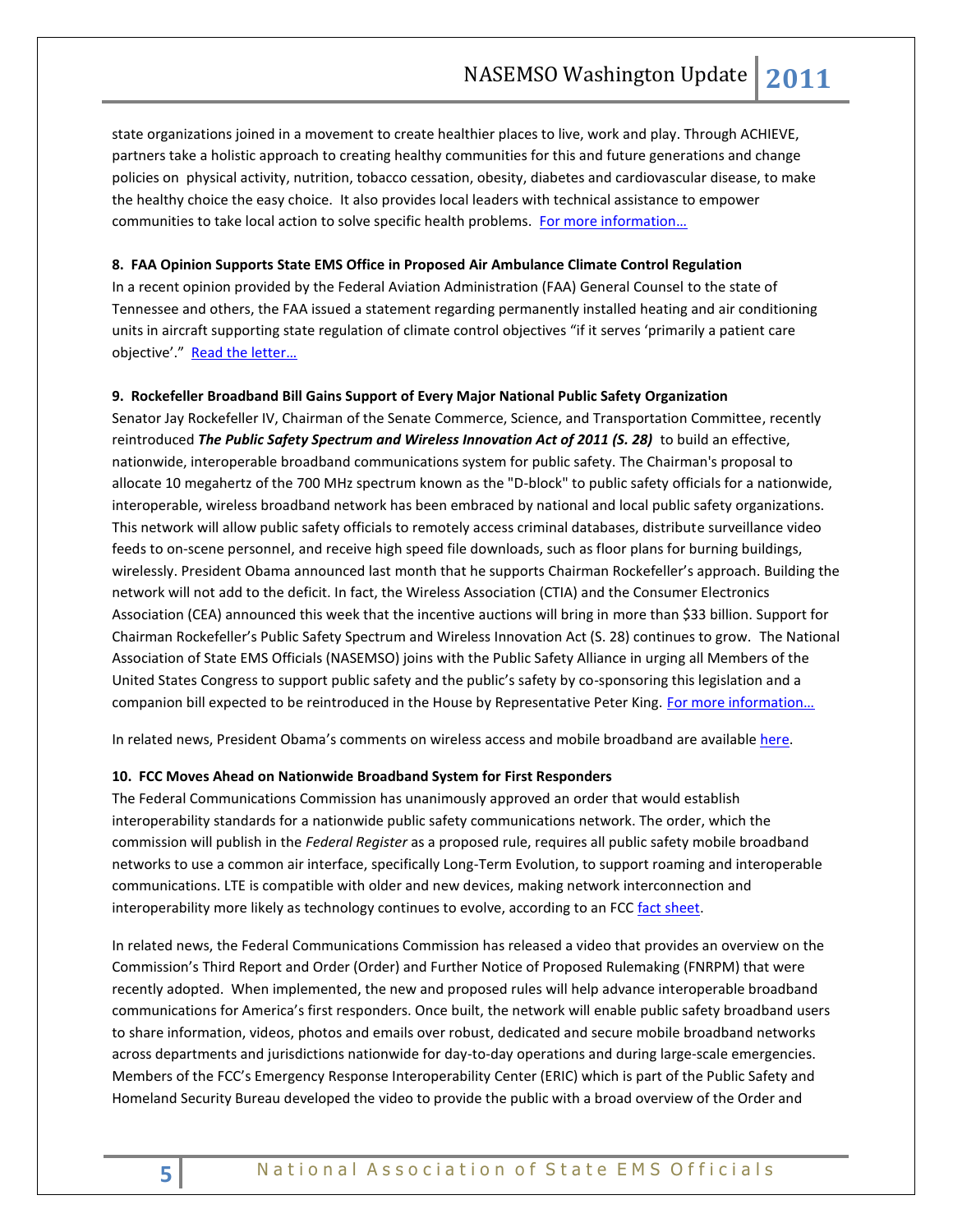FNPRM. The short video focuses on the adoption of rules to require LTE as the common technology platform for all public safety broadband networks. The video also provides brief descriptions of proposed interoperability rules encompassing architectural vision of the network, open standards, system identifiers of network, roaming, applications, security, interconnectivity of networks, testing, coverage, performance, interference, out-of-band emission, and devices to mention a few. You can find this video on the FCC's YouTube page at: [http://www.youtube.com/watch?v=h50Njf\\_Ga\\_A](http://www.youtube.com/watch?v=h50Njf_Ga_A)

#### **11. FCC to Host Interoperability Forum**

The Federal Communications Commission's (FCC's), Public Safety Homeland Security Bureau's (PSHSB) Emergency Response Interoperability Center (ERIC) will host an Interoperability Forum on Friday, March 4, 2011, from 9:00 a.m. to 3:30 p.m. The forum will be held in the Commission Meeting Room at FCC Headquarters, located at 445 12th Street, SW, Room TW-C305, Washington, DC 20554. The forum will garner input on the technical framework for the nationwide public safety mobile broadband network to ensure nationwide interoperability. This network must be technically compatible and fully interoperable from the first day of network deployment in order to serve as the nationwide broadband network envisioned for America's first responders. The forum will focus on: ensuring nationwide interoperability for public safety broadband utilizing 4G technology, solutions for the deployment of Radio Access Network (RAN) equipment to achieve nationwide operability and interoperability, and core network, security and services. The finalized agenda and list of panelists will be released closer to the event date. For more [information and to register for the event…](http://www.fcc.gov/pshs/event-registration.html)

#### **12. NIFOG Now Available from DHS Office of Emergency Communications**

Th[e Office of Emergency Communications](http://www.dhs.gov/xabout/structure/gc_1189774174005.shtm) (OEC) publishes the National Interoperability Field Operations Guide (NIFOG) as a reference guide for public safety radio technicians and communications planners. The waterproof, pocket-sized guide (also available in PDF format) contains radio regulations, tables of radio channels, and technical reference information. If you are establishing or repairing emergency communications in a disaster area, this is a tool you should have. NIFOG is a technical reference for emergency communications planning and for radio technicians responsible for radios that will be used in disaster response. The NIFOG includes rules and regulations for use of nationwide and other interoperability channels, tables of frequencies and standard channel names, and other reference material, formatted as a pocket-sized guide for radio technicians to carry with them. To download or request copies of the NIFOG, please visit <http://www.safecomprogram.gov/SAFECOM/nifog> Your comments are welcome a[t OEC@HQ.DHS.GOV.](mailto:OEC@HQ.DHS.GOV)

#### **13. US Senate Releases Report on Fort Hood Shooting**

A Senate investigation into the Fort Hood shooting faults the Army and FBI for missing warning signs and failing to exchange information that could have prevented the massacre. The U.S. Senate Committee on Homeland Security and Governmental Affairs launched an investigation of the events preceding the attack with two purposes: (I) to assess the information that the U.S. Government possessed prior to the attack and the actions that it took or failed to take in response to that information; and (2) to identify steps necessary to protect the United States against future acts of terrorism by homegrown violent Islamist extremists. This investigation flows from the Committee's four-year, bipartisan review of the threat of violent Islamist extremism to our homeland which has included numerous briefings, hearings, consultations, and the publication of a staff report in 2008 concerning the internet and terrorism. Read *[A TICKING TIME BOMB COUNTERTERRORISM LESSONS FROM THE U.S. GOVERNMENT'S](http://s3.documentcloud.org/documents/31713/senate-committe-on-homeland-security-report-on-fort-hood-shooting.pdf)  [FAILURE TO PREVENT THE FORT HOOD ATTACK.](http://s3.documentcloud.org/documents/31713/senate-committe-on-homeland-security-report-on-fort-hood-shooting.pdf)*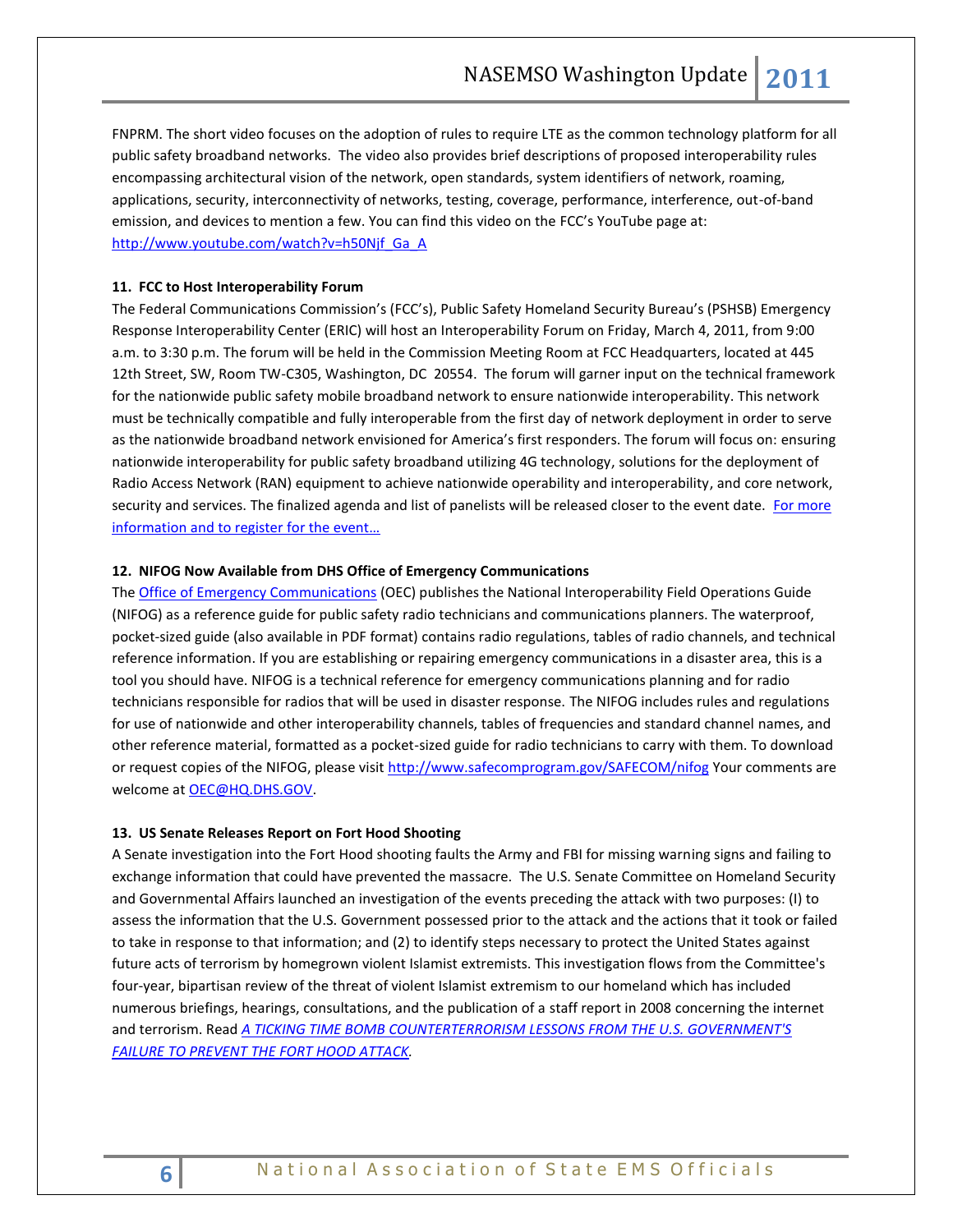#### **14. Napolitano Announces New Terrorist Advisory System**

DHS Secretary Napolitano has announced an end to the controversial color coded system intended to alert government officials and the public about the perceived level of threats to the Nation's security. The new system, called the National Terrorism Advisory System (NTAS), reflects the reality that the Nation must always be on alert and ready. Under the new, two-tiered system, DHS will coordinate with other federal entities to issue formal, detailed alerts regarding information about a specific or credible terrorist threat. These alerts will include a clear statement that there is an "imminent threat" or "elevated threat." The alerts also will provide a concise summary of the potential threat, information about actions being taken to ensure public safety, and recommended steps that individuals and communities can take. Depending on the nature of the threat, the alert may be sent to a limited, particular audience like law enforcement, or a segment of the private sector, like shopping malls or hotels. The alert may also be issued more broadly to the American people distributed—through a statement from DHS— to the news media as well as via the DH[S website](http://www.dhs.gov/index.shtm) and social media channels such as [Facebook,](http://www.facebook.com/homelandsecurity) [Twitter](http://twitter.com/dhsjournal/) and the DHS [blog.](http://blog.dhs.gov/) The alerts will have a specified end date, which will be extended only if additional information becomes available or if the threat evolves. A 90 day implementation process began on January 27.

#### **15. EMI Offers Course on EMAC**

E431 Understanding the Emergency Management Assistance Compact (EMAC) is now available from the Emergency Management Institute (EMI). This course enables emergency management personnel and response and recovery personnel from all political jurisdictions to more effectively understand, activate, implement, and utilize the EMAC system. Emergency management personnel and response and recovery personnel from all political jurisdictions who can be legally deployed through the EMAC system, persons officially responsible for requesting and providing EMAC assistance, and those individuals desiring a more comprehensive working knowledge of the EMAC system are encouraged to attend. The 4 day course is being offered April 4-7, 2011 in Emmitsburg, MD. For course information, go to<http://www.training.fema.gov/EMI/> or contact the EMI course manager, Deborah Evans at (301) 447-1139, 1-800-238-3358 (ext. 1139), or emai[l Deborah.Evans1@dhs.gov.](mailto:Deborah.Evans1@dhs.gov)

#### **16. EmForum Hosts Discussion on Mass Shootings**

In light of the recent tragic event in Arizona, an introduction to the course, "Mass Shootings Planning and Response for Public Safety Awareness" is an opportunity to learn about related topics including: Threat Assessments/Threat Groups Overview, Pre-Incident Planning, Multi-Agency Response, Command Considerations, Scene Safety, "Lessons Learned" and Resources for Planning and Training. A recording of the broadcast including background material is now available a[t http://www.emforum.org/vforum/110127.htm.](http://www.emforum.org/vforum/110127.htm)

#### **17. FEMA Seeks Applicants for National Advisory Council**

The U.S. Department of Homeland Security's Federal Emergency Management Agency (FEMA) is requesting individuals who are interested in serving on the National Advisory Council (NAC) to apply for appointment. The NAC is an advisory committee established in accordance with the provisions of the Federal Advisory Committee Act to ensure effective and ongoing coordination of federal preparedness, protection, response, recovery, and mitigation for natural disasters, acts of terrorism, and other man-made disasters. The NAC will have a position open for applications and nominations in the following disciplines: Emergency Management, Emergency Response, Health Scientist, Standard Settings, Infrastructure Protection, Communications, Disabilities, Local Non-Elected Official, Tribal Elected Official, and three appointments which will be selected at the discretion of the FEMA Administrator. The selected members would serve until June 15, 2014. In addition, FEMA seeks applications to fill the remaining term for a Local Elected Official position (to serve until June 15, 2012), a State Non-Elected Official position (to serve until June 15, 2013), and an Administrator's Selection (to serve until June 15, 2013). Qualified individuals interested in serving on the NAC are invited to apply for appointment by submitting a resume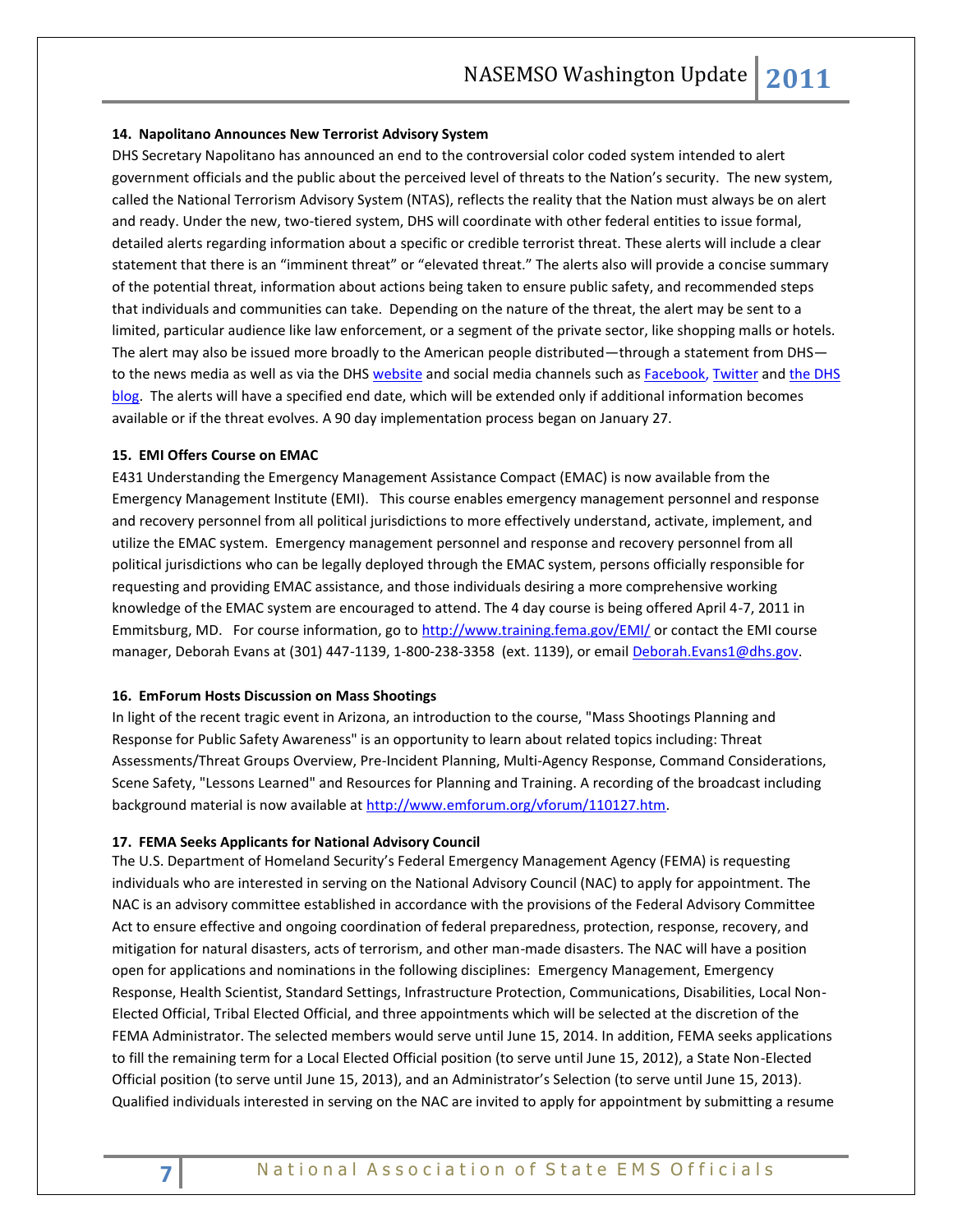or Curriculum Vitae (CV). Letters of recommendation may also be provided, but are not required. Applications are being accepted through Friday, March 4, 2011. For more information...

#### **18. EMCAPS Model Estimates Casualties from CBRNE Attacks**

The National Center for the Study of Preparedness & Catastrophic Event Response (PACER) at the Johns Hopkins University has posted EMCAPS: Electronic Mass Casualty Assessment and Planning Scenarios, a standalone software program intended to allow users to model disaster scenarios for drill planning and to use as an education resource. The EMCAPS Model allows users to estimate casualties arising from biological (Anthrax, Plague, Food Contamination), chemical (blister, nerve and toxic agents) radiological (dirty bomb) or explosive (IED) attacks. These scenarios are based on the Department of Homeland Security Planning Scenarios (April 2005). When you run the EMCAPS Model, you are able to select one of the scenarios listed and adjust the various inputs (e.g., bomb size, population density, quantity of release, wind speed, etc) to most closely simulate your own environment. For the selected scenario, EMCAPS will then estimate casualties including levels of acuity. In other words, EMCAPS allows you to model the selected scenarios for your own community. For more information...

#### **19. ASPA Highlights the Benefits of Specialized and Professional Accreditation in Promotional Video**

The Association of Specialized & Professional Accreditors (ASPA) has performed a worthy public service by posting an online video ["Specialized and Professional Accreditation: What Should I Know?"](http://www.youtube.com/watch?v=2zBdyBNwwmo&feature=youtu.be) The video is intended to help prospective students protect their tuition dollars by informing them of what to ask about accreditation before they enroll in a given school or program. Also, the Commission on Accreditation of Allied Health Education Programs (CAAHEP), a member of ASPA, offers online testimonials by program directors and educators on the importance of [accreditation.](http://www.caahep.org/Content.aspx?ID=57) It's important that states not just educate students, but educate them *about* education. An uninformed decision could lead to wasted time and money and a dead end job-search.

#### **20. IOM to Host Workshop on Allied Health Professions**

The Institute of Medicine (IOM) will host a one and one half day workshop to examine the current allied health care workforce and consider how that workforce contributes to solutions for improving access to health care services, particularly for underserved, rural, and other populations. The workshop will address questions such as:

- What is allied health and who is part of that workforce?
- What workforce strategies hold promise to improve access to selected allied health services across the continuum of provider professions?
- How can policy makers, state and federal governments, and allied health care providers improve the regulations and structure of allied health care delivery to increase access to care?

Allied Health professionals are generally thought to be those who are involved with the delivery of health or related services pertaining to the identification, evaluation and prevention of diseases and disorders. As in many instances with health care providers and health care professionals, allied health professionals also have issues with scope of practice, interactions with other health care workers, and varying regulation from jurisdiction to jurisdiction. Please note that registration for this event will open at the end of March or early April. For more [information…](http://www.iom.edu/Activities/Workforce/AlliedHealthWorkshop.aspx)

#### **21. NIOSH Launches Online Health and Safety Practices Survey of Healthcare Workers**

On January 31, NIOSH launched an online Health and Safety Practices Survey of Healthcare Workers. The survey asks about health and safety practices and types of exposure controls used by healthcare personnel who handle or come in contact with hazardous chemical agents. The chemical agents under study include antineoplastic agents,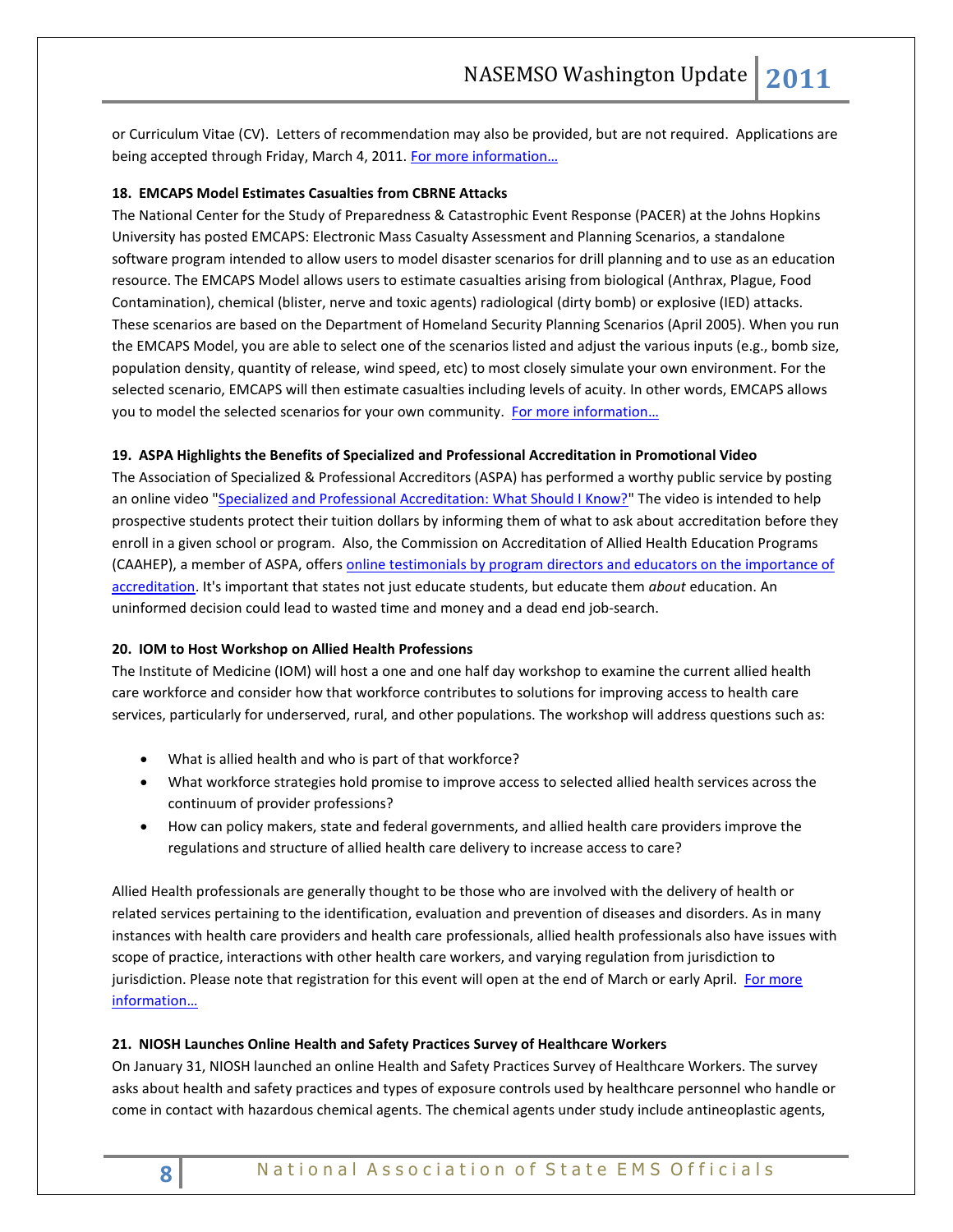anesthetic gases, surgical smoke, aerosolized medications, high level disinfectants and chemical sterilants. More than 20 professional organizations have partnered with NIOSH to make the survey available to their members. All sampled participants received an invitation email on January 31, 2011. Survey results will be available on the NIOSH web site later this year. For more information, contact Jim Boiano [\(jboiano@cdc.gov\)](mailto:jboiano@cdc.gov) or Andrea Steege [\(asteege@cdc.gov\)](mailto:asteege@cdc.gov).

#### **22. NIOSH Seeks Comment on Emergency Responder Health Monitoring and Surveillance**

The National Institute for Occupational Safety and Health (NIOSH) of the Centers for Disease Control and Prevention (CDC) announces the availability of the following draft publication for public comment. The document is entitled, ``Emergency Responder Health Monitoring and Surveillance.'' The document proposes a new framework for ensuring responder safety and health by monitoring and conducting surveillance of their health and safety during the entire cycle of emergency response, including the pre-deployment, deployment, and postdeployment phases of a response. The proposed system is referred to as the ``Emergency Responder Health Monitoring and Surveillance (ERHMS)'' system, which includes a guidance section describing the principles of ensuring optimal responder safety and health, as well as a tools section to help facilitate the execution of these principles during an actual response. The goals of this proposed system are to ensure that only properly trained and fit responders are deployed to a response, that the health and safety of all responders are appropriately monitored during a response, and that a systematic and comprehensive evaluation be conducted to determine the potential need for long term surveillance of responders' health after their deployment has been completed. This system will help to ensure that hazardous occupational exposures and signs and symptoms observed during an emergency response are utilized to mitigate adverse physical and psychological outcomes and determine whether protective measures are sufficient to prevent or reduce harmful exposures to workers. Data collected during the pre-, during-, and post-deployment phases will also help to identify which responders would benefit from medical referral and possible enrollment in a long-term health surveillance program. The document, entitled ``Emergency Responder Health Monitoring and Surveillance,'' and instructions for submitting comments can be found at: [http://www.cdc.gov/niosh/docket/review/docket223/.](http://www.cdc.gov/niosh/docket/review/docket223/)

#### **23. TRB EMS Safety Subcommittee Holds Annual Meeting**

The Transportation Research Board (TRB) of the National Academies is one of six major divisions of the National Research Council— a private, nonprofit institution that is the principal operating agency of the National Academies in providing services to the government, the public, and the scientific and engineering communities. The TRB EMS Safety Subcommittee is an interdisciplinary committee that shares a common interest in advancing EMS and Medical Transportation Safety Research, the subcommittee is Chaired by Nadine Levick and Co-chaired by Eileen Frazer. The TRB EMS Safety Subcommittee held its annual meeting on January 24, 2011, presented live through a webinar session. For further information about the meeting, topics that were discussed, and the recorded sessions please use this link: [http://www.objectivesafety.net/TRBSubcommittee.htm.](http://www.objectivesafety.net/TRBSubcommittee.htm)

#### **24. NIOSH Announces Virtual Center for Vehicle Safety Research**

The National Institute for Occupational Safety and Health (NIOSH) recently announced the creation of a virtual research center within the agency that will better focus, coordinate, and stimulate research to prevent workrelated motor vehicle injuries and fatalities. Motor vehicle crashes consistently have been the leading cause of work-related death in the U.S., accounting for more than one-third of all job-related fatalities in 2008. The NIOSH Center for Motor Vehicle Safety will build on existing research projects that include assessment of crash-risk factors for truck drivers (the occupation with the greatest number of work-related crash fatalities), and studies involving other worker populations with high risk for vehicle-related fatalities, such as firefighters and emergency responders, law enforcement officers, oil and gas industry workers, and highway construction workers.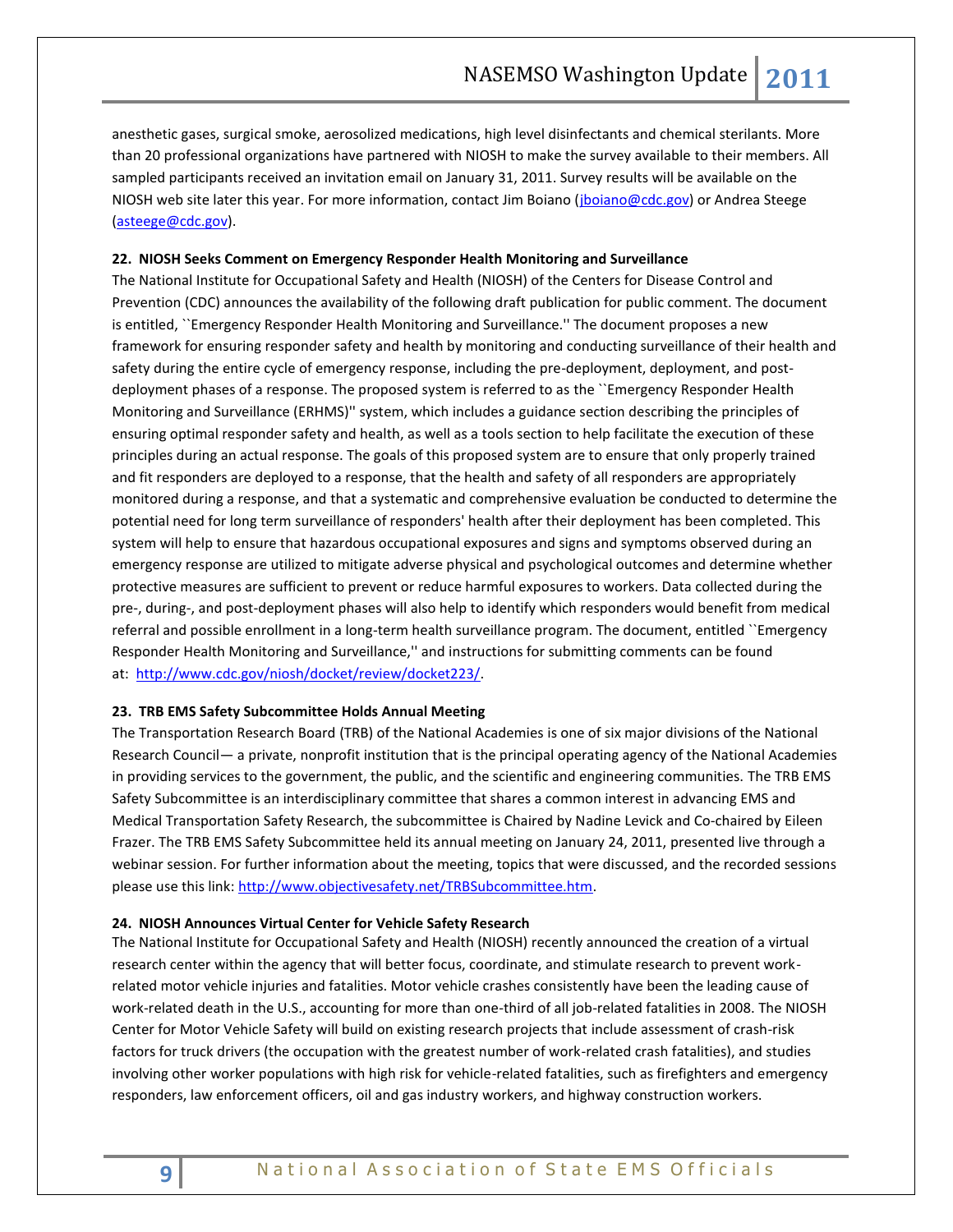Development of databases identifying the body dimensions of truck drivers and firefighters will provide data critical for designing safer vehicles. Research and outreach on fleet safety management and global road safety will help the new center to remain responsive to NIOSH stakeholder interests and will ensure that worker safety is recognized as a vital component of global road-safety initiatives. For more information...

In related news, the NIOSH Center for Motor Vehicle Safety (NCMVS) was established in December 2010 to coordinate and promote research to guide prevention of motor vehicle crashes, the leading cause of death among U.S. workers. A new web page for the NIOSH Center for Motor Vehicle Safety can be found at [www.cdc.gov/niosh/topics/motorvehicle/NCMVS.html.](http://www.cdc.gov/niosh/topics/motorvehicle/NCMVS.html)

#### **25. RITA Identifies High-Priority Applications and Development Approach**

US DOT has released this announcement of the high-priority applications selected by the Research & Innovative Technology Administration (a sister administration to NHTSA) Intelligent Transportation Systems Mobility Program for initial development in 2011. EMS system stakeholders and state EMS officials should take note of the prominent inclusion of applications specific to EMS and emergency response. Four project concept areas related to incident response, emergency staging and communications, uniform management, and evacuation ("R.E.S.C.U.M.E") were selected from among 93 ideas solicited in 2010. This elevation of EMS and emergency response priorities to a level of parity with other transportation system project ideas was the result of multidisciplinary input through the Transportation Safety Advancement Group, which is chaired by NASEMSO member Dia Gainor. Specific open source project concepts include telematics data transmission standards, incident scene vehicle staging guidelines, and development of systems that would automatically alert drivers to emergency incident scenes ahead on their route. [For more information](http://www.its.dot.gov/press/2011/mobility_app.htm)... or contact Dia via [gainord@dhw.idaho.gov.](mailto:gainord@dhw.idaho.gov)

# **26. Pediatric Resuscitation Guidelines Announced by ILCOR**

The 2010 International Liaison Committee on Resuscitation Pediatric Task Force has updated the 2005 treatment recommendations for pediatric resuscitation. Highlights include the following:

- Initiate cardiopulmonary resuscitation (CPR) if there are no signs of life and a pulse is not palpated within 10 seconds.
- Provide conventional CPR (chest compressions with rescue breathing).
- Compress at least one third of the anterior-posterior dimension of the chest.Modify or discontinue cricoid pressure if it impedes preintubation ventilation or intubation.
- Monitor capnography to confirm endotracheal tube position, recognizing that end-tidal  $CO<sub>2</sub>$  in infants and children might be below detectable limits for colorimetric devices (85% sensitivity and 100% specificity).
- Consider use of an esophageal detector device in children weighing >20 kg.
- Use capnography monitoring to assess effectiveness of chest compressions.
- Avoid excessive ventilation, which can decrease cerebral perfusion pressure, rates of return of spontaneous circulation (ROSC), and survival rates.
- After ROSC, titrate oxygen concentration to limit the risk for toxic oxygen byproducts.
- For pediatric septic shock, include therapy directed at normalizing central venous oxygen saturation to  $\geq$ 70%.
- Do not routinely use bicarbonate or calcium for pediatric cardiac arrest: Both agents are associated with decreased survival.
- Consider using cuffed tracheal tubes in infants and young children; cuff pressure should not exceed 25 cm  $H<sub>2</sub>O$ . Appropriate sized tubes by age are as follows:
	- $-$  3 mm for age  $\leq$ 1 year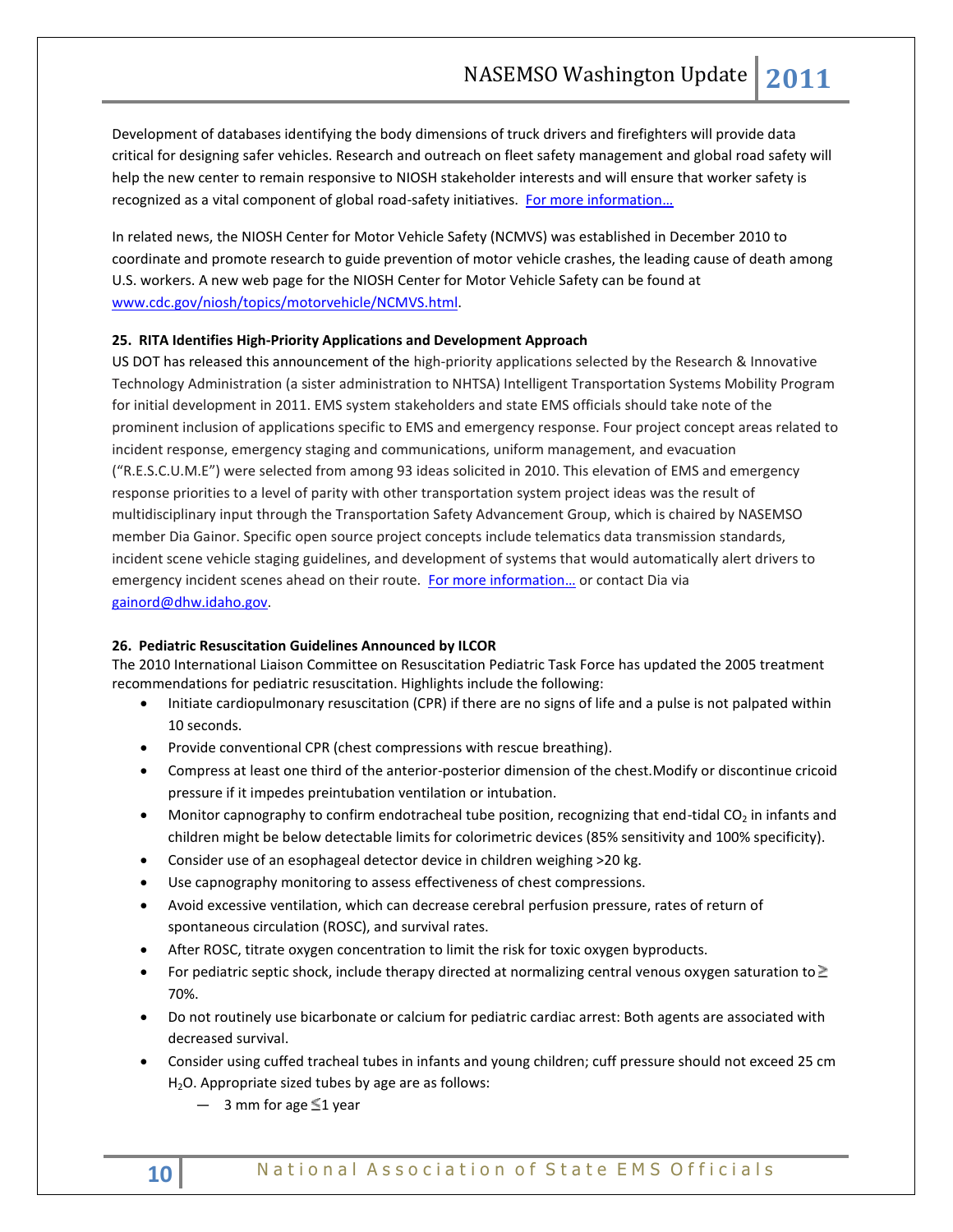- 3.5 mm for age 1–2 years
- $-$  Age in years/4 + 3.5 mm for age >2 years

Kleinman ME et al. Pediatric basic and advanced life support: 2010 International Consensus on Cardiopulmonary Resuscitation and Emergency Cardiovascular Care Science with Treatment Recommendations. *Pediatrics* 2010 Nov; 126:e1261. [For more information…](http://pediatrics.aappublications.org/cgi/content/extract/126/5/e1261)

#### **27. ACS-COT Solicits Comments for Revision of "Green Book"**

The American College of Surgeons Committee on Trauma announces that revisions of "Resources for Optimal Care of the Injured Patient" are now underway. In order to ensure that this resource provides accurate and relevant information for optimal care, all revisions to the next edition will be evidence-based. A web site has been established to provide suggested revisions with supporting evidence, and to classify that evidence according to current guidelines. The Committee on Trauma will review all proposed revisions. Please feel free to contact the ACS Trauma office with any questions or concerns at *dhaskin@facs.org* or 312-202-5388. The COT welcomes submissions for consideration in the revision process through its COT Revision site:

[www.COTresourcesupdate.org.](http://www.cotresourcesupdate.org/) NASEMSO's Trauma Council will be collecting comments to submit to the Committee on Trauma. If members have comments they wish to be included in the NASEMSO response, please send them to [Robinson@nasemso.org](mailto:Robinson@nasemso.org) by March 4, 2011.

## **28. Edgerton Named Branch Chief for EMSC and Injury Prevention**

The Health Resources and Services Administration (HRSA) has announced that Elizabeth Edgerton, MD, MPH is the new Branch Chief for EMSC and Injury Prevention within the Division of Child, Adolescent and Family Health, the Maternal and Child Health Bureau (MCHB). As an accomplished academician and program administrator, Dr. Edgerton has worked in the fields of EMSC and injury prevention throughout her career. NASEMSO congratulates Dr. Edgerton on her new appointment!

#### **29. HHS OIG to Provide Compliance Training Session**

On May 18, 2011, the Office of Inspector General (OIG) for the US Department of Health and Human Services will offer a free, half-day compliance training session in Washington at the HHS Hubert H. Humphrey Building for local health care providers, compliance professionals, and their legal counsel**.** The session will feature government experts from OIG, the Centers for Medicare & Medicaid Services, United States Attorneys' Offices, and State Medicaid Fraud Control Units to talk about the realities of health care fraud and the importance of implementing an effective compliance program. Space at this session is limited, we encourage anyone interested in these issues to visi[t http://compliance.oig.hhs.gov](http://info3.dcbar.org/t/141760/30487874/2431/0/) for more information and to request enrollment.

# **30. FDA Reviews Classification of Automated External Defibrillators**

On January 25, 2011, the Circulatory System Devices Panel of the Food and Drug Administration's (FDA) Medical Devices Advisory Committee discussed recommendations regarding regulatory classification of Automated External Defibrillators (AED) to either reconfirm to class III (subject to premarket approval application (PMA)) or reclassify to class II (subject to premarket notification (510(k))), as directed by section 515(i) of the Federal Food, Drug, and Cosmetic Act (21 U.S.C 360e(i)). Automated external defibrillators (AEDs) were given a Class III designation when they were determined to be substantially equivalent to similar Class III devices that were on the market prior to the 1976 Medical Device Amendments. AEDs have always been regulated through the 510(k) process, a premarket pathway that is typically reserved for Class I and Class II devices, but which has also been used for some Class III devices that were allowed to be reviewed under the 510(k) regulations until reclassified or determined to require a PMA. According to a 1990 amendment to the 1976 legislation, the FDA must either down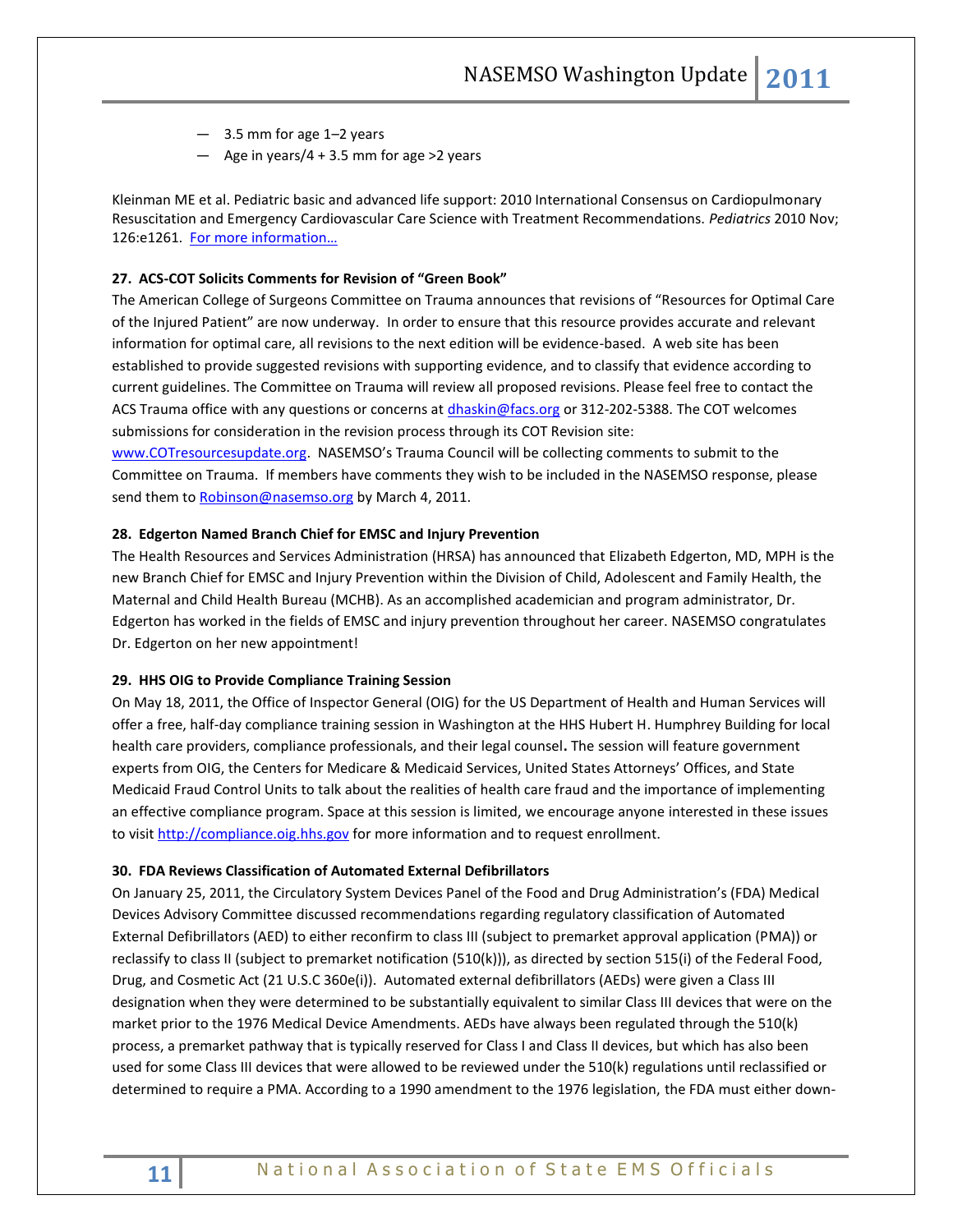classify AEDs to Class II or keep AEDs as Class III and require they go through the more stringent Premarket Approval (PMA) process. The Panel is now proceeding with the formal classification of AEDs and recommends that AEDs be classified as Class III medical devices and subject to the regulations in accordance with premarket approval (PMA) applications. A final decision about the classification and regulatory pathway for AEDs is anticipated to be published in 2011. Read the Panel's recommendation [here.](http://www.fda.gov/downloads/AdvisoryCommittees/CommitteesMeetingMaterials/MedicalDevices/MedicalDevicesAdvisoryCommittee/CirculatorySystemDevicesPanel/UCM240579.pdf) Additional information (and an opposing view) is available on the Sudden Cardiac Arrest Foundation's [web site.](http://www.sca-aware.org/sca-news/fda-panel-considers-classification-of-aeds-as-high-risk-devices)

In related news Dr. Tim Price (KY State EMS Medical Director) represented NASEMSO at the FDA Public Workshop on External Defibrillators, December 15-16, 2010 in Washington, DC. Session materials and transcripts are now available [here.](file:///I:/ACTIVE%20FOLDERS/WU/2011/WU%20February%2015,%202011.docx)

# **31. NIH Study Reinforces Need for Public AED Programs**

Cardiac arrests that can be treated by electric stimulation, also known as shockable arrests, were found at a higher frequency in public settings than in the home, according to a National Institutes of Health-funded study appearing in the Jan. 27 issue of the New England Journal of Medicine. The study compared home and public cardiac arrests under various scenarios. For example, the study considered whether bystanders or emergency medical services (EMS) personnel witnessed the cardiac arrest, and whether the person experiencing the arrest received treatment with an automatic external defibrillator (AED). In every scenario, a higher percentage of public cardiac arrests were classified as ventricular tachycardia (VT) or ventricular fibrillation (VF), the types of abnormal heart rhythms that can be treated by electric shock. More than one-third of the people who had a cardiac arrest in public and were treated with an AED survived. This is a significant improvement over the roughly 8 percent national average of cardiac arrest survival. In comparison, the overall survival for home-occurring cardiac arrests treated with an AED was 12 percent. The study is based on data from the world's largest data registry of pre-hospital cardiac arrest and life-threatening trauma, which is part of the Resuscitation Outcomes Consortium (ROC). The researchers collected cardiac arrest data for over 14,000 people between Dec. 2005 and April 2007. The data spanned over 200 EMS agencies and their receiving hospitals across the United States and Canada. For more information...

#### **32. IOM Issues Consensus Report on PPE**

In light of the unanswered research questions following the 2009 H1N1 influenza pandemic, the National Personal Protective Technology Laboratory at the National Institute for Occupational Safety and Health (NIOSH) asked the IOM to assess the progress of PPE research and to identify future directions for PPE for healthcare personnel. While the IOM finds that there are gaps and deficiencies in the research about PPE use in health care, there is sufficient knowledge to recommend a four-pronged strategy for effective PPE use. The IOM also offers several recommendations for continuing the momentum of PPE research that are detailed in the report and the report brief. For more information… *[Preventing Transmission of Pandemic Influenza and Other Viral Respiratory Diseases:](http://www.nap.edu/catalog.php?record_id=13027)  [Personal Protective Equipment for Healthcare Personnel Update 2010.](http://www.nap.edu/catalog.php?record_id=13027)*

In related news, OSHA has produced a new training [video](http://links.govdelivery.com/track?type=click&enid=bWFpbGluZ2lkPTEyMjAyMzgmbWVzc2FnZWlkPVBSRC1CVUwtMTIyMDIzOCZkYXRhYmFzZWlkPTEwMDEmc2VyaWFsPTEyNzY1NzI3NTkmZW1haWxpZD1ncmVnb3J5LmJhbm5lckBoaHMuZ292JnVzZXJpZD1ncmVnb3J5LmJhbm5lckBoaHMuZ292JmZsPSZleHRyYT1NdWx0aXZhcmlhdGVJZD0mJiY=&&&102&&&http://www.dol.gov/dol/media/webcast/20110112-respirators) for healthcare employers and workers that explains the proper use of respirators and the procedures to follow to assure that respirators protect workers from airborne hazards in healthcare settings. The 33-minute video explains the major components of a respiratory protection program including fit-testing, medical evaluations, training and maintenance. The video also discusses the difference between respirators and surgical masks, features a segment on common respiratory hazards found in healthcare settings, and demonstrates how respirator use helps protect workers from exposure to airborne chemicals[. For more information](http://www.dol.gov/dol/media/webcast/20110112-respirators/)…

#### **33. IOM Issues Workshop Summary on Using Clinical Data**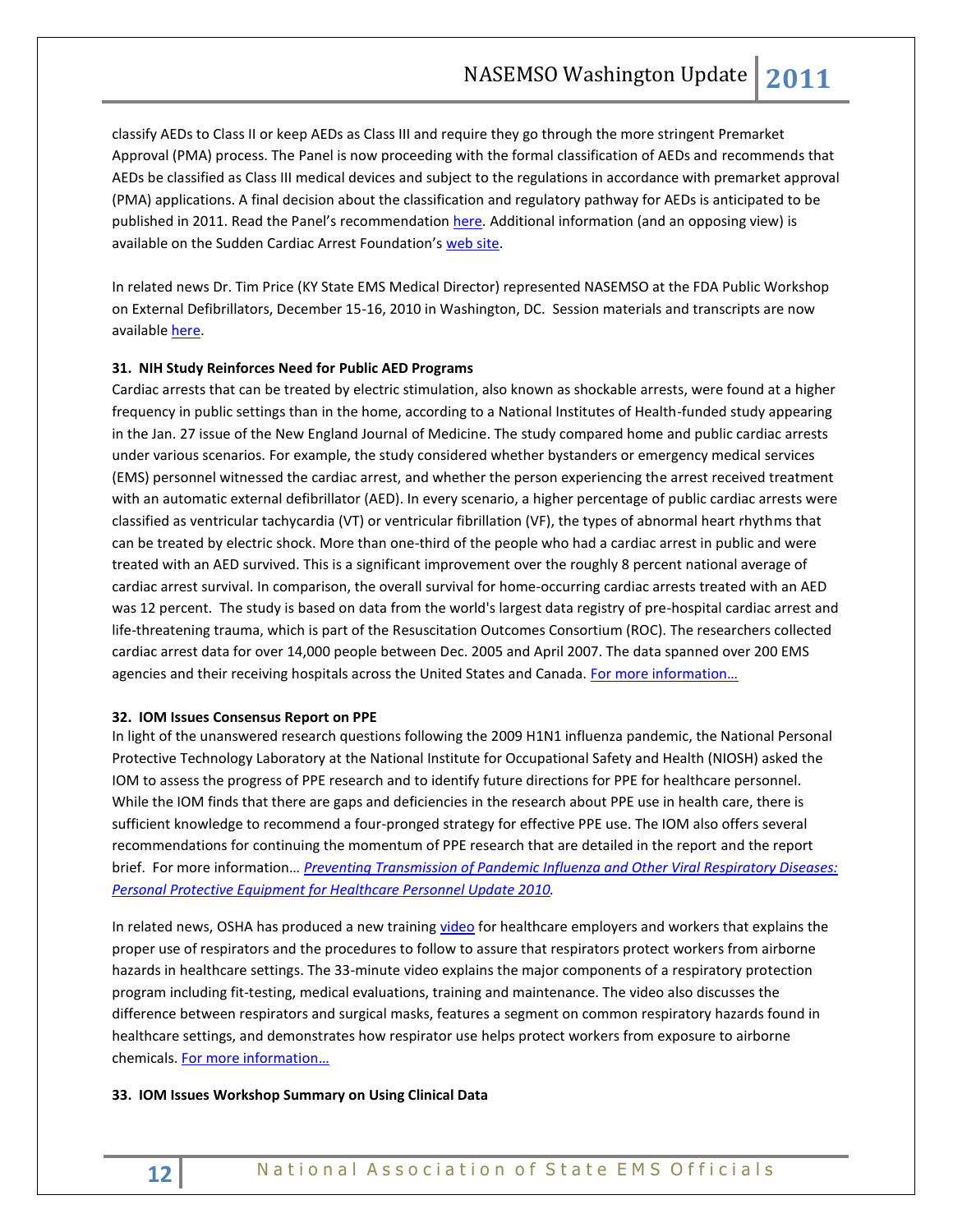The successful development of clinical data as an engine for real-time knowledge generation has the potential to transform health and health care in America. Nurturing clinical data as a resource for continuous learning can allow patients, health professionals, and health care researchers to have the best information on which to base care decisions, health strategies, and scientific recommendations. However, broader access to and use of health care data requires not only fostering reliable and accessible data systems, but also addressing the issues such as individual data ownership and patient and public perception of clinical data as a carefully stewarded public good. As part of it[s Learning Health System Series,](http://www.iom.edu/Reports/2011/~/media/Files/Activity%20Files/Quality/VSRT/Core%20Documents/Learning%20Healthcare%20System%20Series.pdf) the [Roundtable on Value & Science-Driven Health Care](http://www.iom.edu/Activities/Quality/VSRT.aspx) hosted a workshop to consider the issues surrounding clinical data as a foundation for care improvement. Workshop participants explored the transformational prospects for large, interoperable clinical and administrative datasets to allow real-time discoveries in areas such as disease risk and personalized diagnosis and treatment. In addition, participants shared their views on the priorities for data stewardship if clinical data are to become a reliable resource for broad, systematic, and continuous improvement in health and health care. For more information… *[Clinical Data as the Basic Staple for Health Learning -](http://www.iom.edu/Reports/2011/Clinical-Data-as-the-Basic-Staple-for-Health-Learning.aspx) Workshop Summary*

#### **34. National Fire Academy Completes New Emergency Medical Services Courses**

The U.S. Fire Administration's (USFA) National Fire Academy (NFA) has completed development of the first two new Emergency Medical Services (EMS) courses in response to the U.S. Fire Administration Reauthorization Act of 2008. An additional six courses are in the process of development or revision. The Reauthorization Act included direction for the National Fire Academy to provide advanced EMS training. "In recognition of the value that fireservice based EMS provides American communities, the USFA's NFA is revising and improving the EMS program to meet the needs of EMS agencies," said NFA Superintendent Dr. Denis Onieal. "The EMS curriculum now offers courses specifically identified as gaps in EMS education that prepare today's EMS leaders to better manage their system's response abilities and organizational quality control." The two new EMS courses are Emergency Medical Services Quality Management (EMS QM) and Emergency Medical Services Functions in the Incident Command System (EMS FICS). EMS QM is a six-day course offering to be conducted on the NETC campus, while EMS FICS is a two-day course offering to be conducted either on the NETC campus or locally through partnerships with State and metropolitan fire service training organizations. For more information about the new EMS curriculum or other USFA programs and offerings, visit [www.usfa.dhs.gov.](http://links.govdelivery.com/track?type=click&enid=bWFpbGluZ2lkPTExODk0NDgmbWVzc2FnZWlkPVBSRC1CVUwtMTE4OTQ0OCZkYXRhYmFzZWlkPTEwMDEmc2VyaWFsPTEyNzY1NjA3MzcmZW1haWxpZD1taGFuc2VuQGx3ZC5vcmcmdXNlcmlkPW1oYW5zZW5AbHdkLm9yZyZmbD0mZXh0cmE9TXVsdGl2YXJpYXRlSWQ9JiYm&&&102&&&http://www.usfa.dhs.gov/)

#### **35. NTSB to Host International Family Assistance Conference**

The National Transportation Safety Board is hosting a conference to share best practices and promote postaccident family assistance in all modes of transportation. *Family Assistance: Promoting an International Approach for the Transportation Industry*, will be held in Washington, DC on March 28 and 29, 2011. The conference will bring together family members, transportation accident investigation agencies, industry representatives, government agencies, and the news media to share perspectives on lessons learned in providing family assistance following transportation accidents in an international context. This conference, being held at NTSB's headquarters, is provided free of charge to those interested in the provision of family assistance in all modes of transportation. A complete agenda and list of speakers will be published prior to the conference. The first day will be webcast at [www.ntsb.gov.](http://www.ntsb.gov/) [For more information and to register for the conference.](http://www.ntsb.gov/internationalconference) All questions and email should be sent [here.](mailto:internationalconference@ntsb.gov)

#### **36. HHS National Vaccine Plan Now Available**

The U.S. Department of Health and Human Services recently unveiled a new National Vaccine Plan to enhance coordination of all aspects of federal vaccine and immunization activities. Its goal is to ensure that all Americans can access the preventive benefits of vaccines. The National Vaccine Plan is the nation's roadmap for a 21st century vaccine and immunization enterprise. It includes strategies for advancing vaccine research and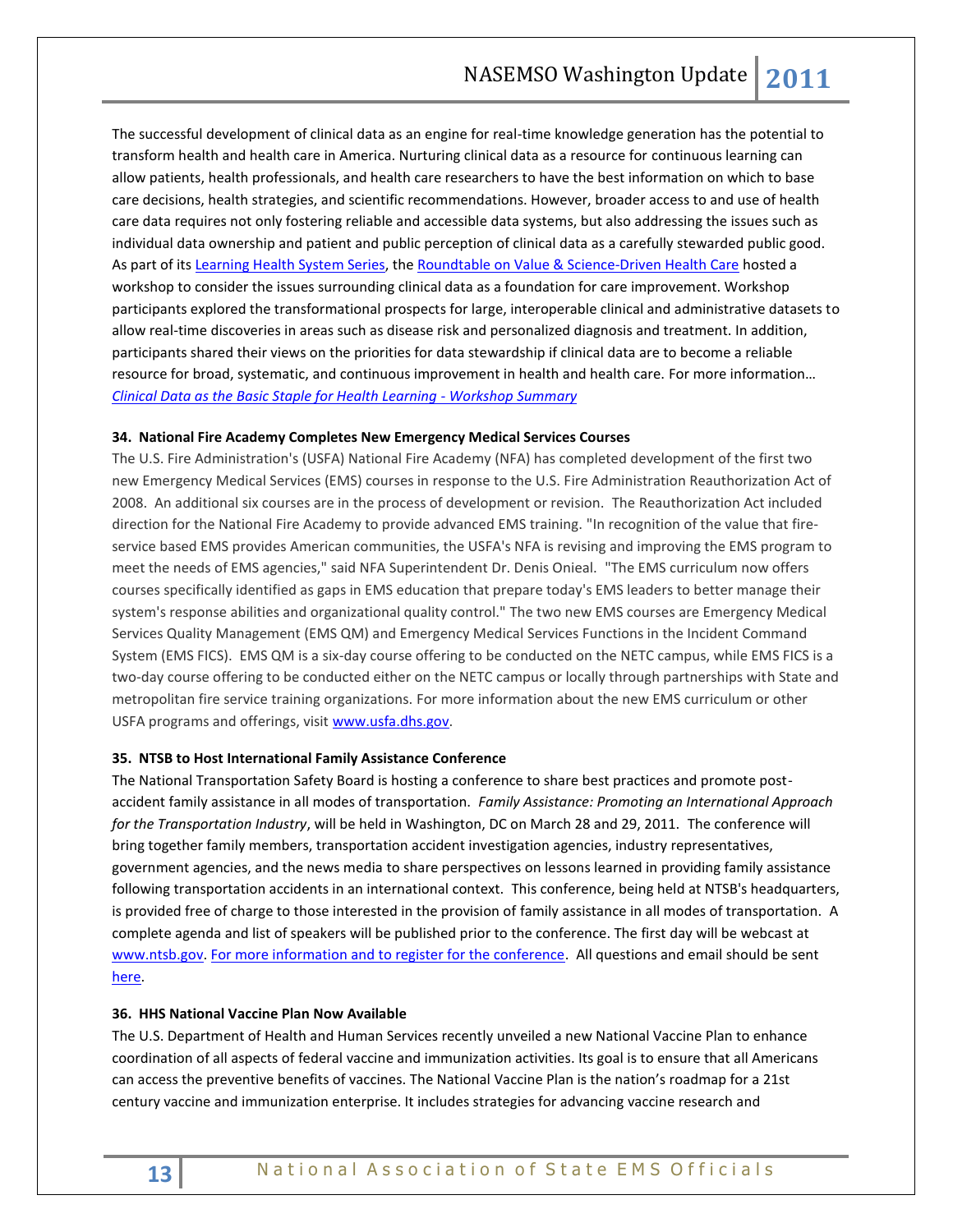development, financing, supply, distribution, safety, global cooperation, and informed decision-making among consumers and health care providers. The National Vaccine Plan consists of two phases: a strategic plan with overall goals and objectives to achieve over a 10-year period, and an implementation plan with measurable outcomes and processes to achieve the goals of the plan. More details about the implementation plan will be available in spring 2011. [For more information](http://www.hhs.gov/nvpo/vacc_plan/)...

# **37. HHS Provides Evaluation and Capacity Review Tools**

The US Department of Health and Human Services has posted three new tools for Flu surveillance, laboratory testing and inventory tools for use by Centers for Disease Control and Prevention (CDC) international partners and collaborating countries.

- The National Inventory of Core Capabilities for Pandemic Influenza Preparedness and Response (National Inventory) has been used in more than 40 countries to document select capabilities at a single point in time, and determine progress toward enhanced preparedness over time.
- The surveillance evaluation tool is intended to help CDC and its cooperative agreement partners take a standard, systematic approach to the review and assessment of epidemiologic sentinel site surveillance for influenza like illness (ILI) and severe acute respiratory illness (SARI). The tool consists of a series of questionnaires/site visit guidelines to help in the identification of problems, and it also provides the opportunity for users to provide quality, focused technical assistance, feedback and recommendations.
- The CDC-APHL International Influenza Laboratory Capacity Review Tool (IILCRT) is a data gathering tool to assess laboratory capabilities and capacities, with an emphasis on influenza diagnostics. The information collected from the tool can be used to identify a laboratory's strengths and challenges. The capacity review with the IILCRT will be conducted in the laboratory to assess a wide variety of laboratory aspects.

## [For more information](http://www.flu.gov/professional/global/intltools.html)…

#### **38. Settlement Reached in EMS Employee Fired for Facebook Comment**

A complaint issued by the NLRB's Hartford regional office on October 27, 2010 alleges that an ambulance service illegally terminated an employee who posted negative remarks about her supervisor on her personal Facebook page. The complaint also alleges that the company illegally dnied union representation to the employee during an investigatory interview, and maintained and enforced an overly broad blogging and internet posting policy. An NLRB investigation found that the employee's Facebook postings constituted protected concerted activity, and that the company's blogging and internet posting policy contained unlawful provisions, including one that prohibited employees from making disparaging remarks when discussing the company or supervisors and another that prohibited employees from depicting the company in any way over the internet without company permission. Such provisions constitute interference with employees in the exercise of their right to engage in protected concerted activity. In a recent settlement, the company agreed to revise its overly-broad rules to ensure that they do not improperly restrict employees from discussing their wages, hours and working conditions with co-workers and others while not at work, and that they would not discipline or discharge employees for engaging in such discussions. [For more information](http://www.nlrb.gov/news/settlement-reached-case-involving-discharge-facebook-comments)…

#### **39. National EMS Memorial Service Releases Names of 2011 Honorees**

The National EMS Memorial Service has released the names of the 43 individuals from 18 states to be honored at the 2011 National EMS Memorial Service. Since 1992, the National EMS Memorial Service has been honoring America's EMS providers who have given their lives in the line of duty. The 43 individuals being honored this year join 538 others previously honored by the National EMS Memorial Service. Each year at the NEMSMS, members of the honoree's families are presented with a medallion, symbolizing eternal memory; a U.S. Flag which has flown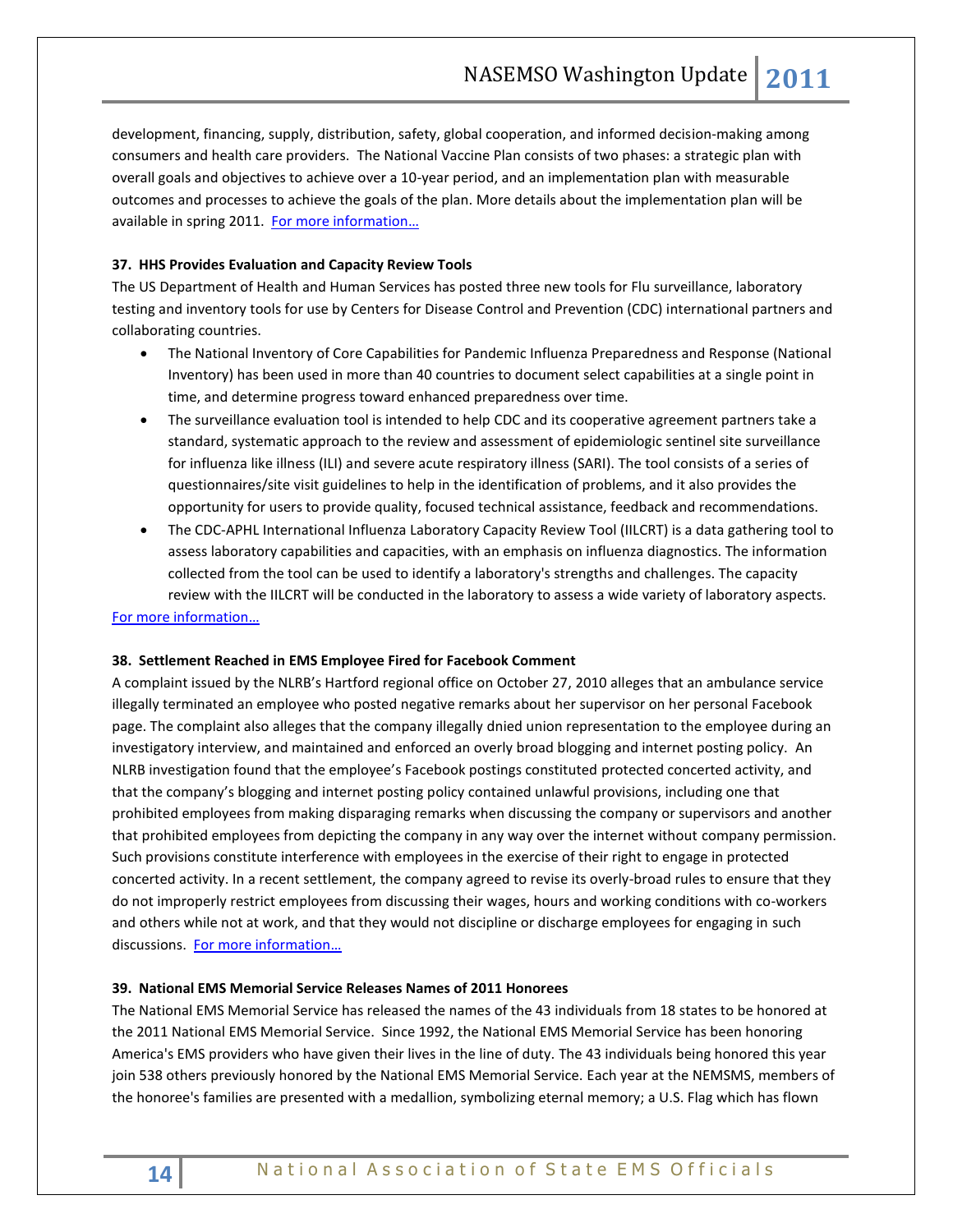over the Nation's Capital, symbolizing service to the country; and a white rose, symbolizing their undying love. The 2011 National EMS Memorial Service will be conducted at the First Presbyterian Church of Colorado Springs on June 25, 2011. Additional information on the National EMS Memorial Service is available from its web site at [http://nemsms.org](http://nemsms.org/)

# **40. New NAEMT EMS Safety Course to Debut March 1**

*EMS Safety – Taking Safety to the Streets* is designed to help reduce the number and intensity of injuries incurred by EMS practitioners in carrying out their work. The course increases students' awareness and understanding of EMS safety standards and practices and develops their ability to effectively implement these practices when on duty. This course is designed for all EMS practitioners, other medical professionals providing prehospital patient care, EMS supervisors and administrators. The curriculum covers safety in emergency vehicles, at the operational scene and while handling patients, as well as patient, practitioner and bystander safety and personal health. The course includes a student manual. This course will be offered for the first time on March 1 in Baltimore, Maryland in conjunction with EMS Today. All NAEMT continuing education courses are CECBEMS accredited and meet NREMT recertification requirements. For more information...

# **41. OSH Internships Now Available**

Applications are being accepted for the Occupational Health Internship Program (OHIP) through March 14. OHIP is a national program committed to recruiting, training, mentoring and inspiring a new generation of occupational safety and health professionals to prevent job injury and disease through a partnership with workers. Funded by NIOSH and other organizations, OHIP is a project of the Association of Occupational and Environmental Clinics (AOEC). Applications are available at [http://www.aoec.org/OHIP/htapply.htm](http://links.govdelivery.com/track?type=click&enid=bWFpbGluZ2lkPTEyMDMwNzUmbWVzc2FnZWlkPVBSRC1CVUwtMTIwMzA3NSZkYXRhYmFzZWlkPTEwMDEmc2VyaWFsPTEyNzY1NjY2NDImZW1haWxpZD1yb2JpbnNvbkBuYXNlbXNvLm9yZyZ1c2VyaWQ9cm9iaW5zb25AbmFzZW1zby5vcmcmZmw9JmV4dHJhPU11bHRpdmFyaWF0ZUlkPSYmJg==&&&112&&&http://www.aoec.org/OHIP/htapply.htm?source=govdelivery) or for more information, contact Sarah Jacobs[, sjacobs@irle.ucla.edu](mailto:sjacobs@irle.ucla.edu) or Ingrid Denis, [idenis@aoec.org.](mailto:idenis@aoec.org)

## **42. Hydrocodone Bitartrate and Acetaminophen Tablets Recalled**

Qualitest Pharmaceuticals recalled several lots of hydrocodone bitartrate and acetaminophen tablets because they were mislabeled as phenobarbital, the company recently announced. Several lots of phenobarbital were also recalled. The affected lots were distributed throughout the U.S. and Puerto Rico between September 21 and December 29, 2010. Unintentionally taking hydrocodone and acetaminophen instead of phenobarbital could result in respiratory depression, central nervous system depression, liver toxicity, coma, and death. Unintentionally missing phenobarbital doses could result in loss of seizure control. Patients are advised to stop using affected tablets and contact Qualitest for reimbursement (1-800-444-4011). For more information...

#### **43. American Regent Issues Voluntary Recalls for Certain Injection Products**

American Regent has issued voluntary recalls for certain lots of Sodium Thiosulfate Injection 10% and Potassium Phosphates Injection due to visible particulates in these products. The Food and Drug Administration notes that glass delamination can occur with high pH solutions when the surface glass from the vial separates into thin layers, resulting in glass particles with a flaky appearance. For more information...

# **44. Class 1 Recall: Medtronic SynchroMed II and SynchroMed EL Implantable Infusion Pump and Refill Kits**

The SynchroMed II Programmable Pump and the SynchroMed EL Infusion System are used in patients undergoing therapy that requires the constant delivery of drugs or fluids into a patient's body. The Medtronic refill kit is used in refilling Medtronic implantable infusion pumps, with the exception of Medtronic MiniMed Infusion Pumps. Medtronic has issued a Class I recall of SynchroMed II (Model No: 8637), SynchroMed EL (Model No: 8626 and 8627), and Refill Kits (Model No: 8551, 8555, 8561, 8562, 8564, 8565, and 8566) because pocket fills (the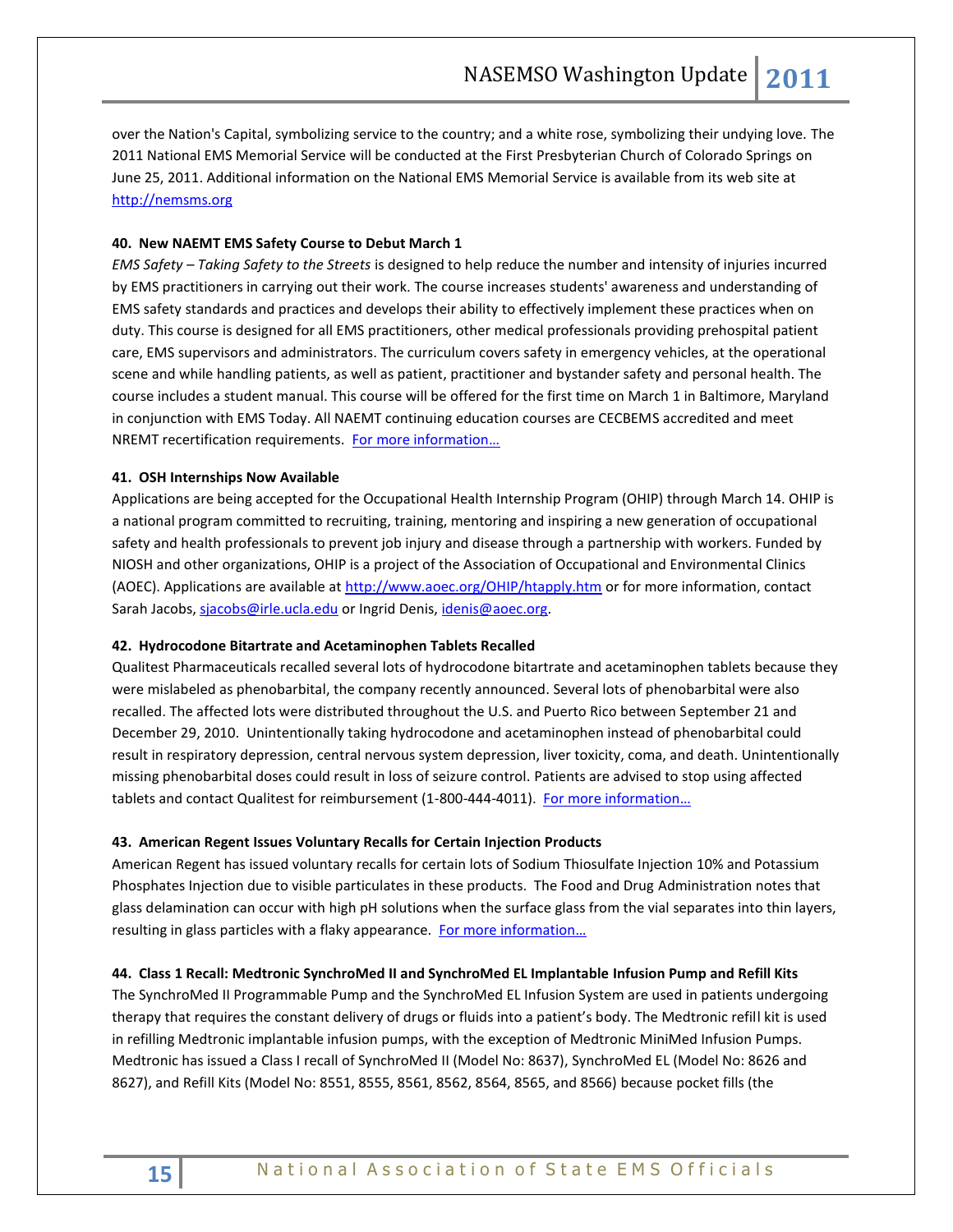unintended injection of drugs or fluids into the patient's subcutaneous tissue at the pump pocket site instead of the pump) may result in patient harm, serious injury, and/or death due to drug overdose or underdose Medtronic reminded healthcare professionals to check needle placement within the pump septum during the drug refill procedure. According to Medtronic, it is essential that the needle be inserted through the refill septum until it has reached the needle stop in the pump reservoir. At every refill, patients and caregivers should be reminded about the signs and symptoms of drug overdose, underdose, and withdrawal. Read the MedWatch safety alert, including a [link](http://www.fda.gov/Safety/MedWatch/SafetyInformation/SafetyAlertsforHumanMedicalProducts/ucm243686.htm) to the recall notice.

# **45. IDSA Issues Practice Guidelines for MRSA**

The Infectious Diseases Society of America (IDSA) has issued its first clinical practice guidelines for the treatment of methicillin-resistant Staphylococcus aureus (MRSA) infections in children and adults. The guidelines, released on January 5, were published in the February 1 issue of Clinical Infectious Diseases. The 13-member MRSA guidelines panel was convened by the IDSA Standards and Practice Guidelines Committee in 2007 to develop evidence-based, consensus guidelines for clinicians managing patients with MRSA infections. The guidelines have been endorsed by the Pediatric Infectious Diseases Society, the American College of Emergency Physicians, and the American Academy of Pediatrics. For more information...

# **46. Report Available from the Initiative on the Future of Nursing**

*The Future of Nursing: Leading Change, Advancing Health*, released by the Institute of Medicine (IOM) in October 2010, is now available in hardcover. The Committee on the Robert Wood Johnson Foundation (RWJF) Initiative on the Future of Nursing, at the IOM, examined the capacity of the nursing workforce to meet the demands of a reformed health care and public health system. In its report, the committee offers recommendations that collectively serve as an action-oriented blueprint to:

- ensure that nurses can practice to the full extent of their education and training,
- improve nursing education,
- provide opportunities for nurses to assume leadership positions and to serve as full partners in health care redesign and improvement efforts, and
- improve data collection for workforce planning and policy making.

[Order the hardcover report from the IOM website.](http://click.newsletters.nas.edu/?ju=fe35157176670479701479&ls=fdf911707461017476117171&m=fefd1276756204&l=fe9416717c61077a75&s=fe3611717062077c771670&jb=ffcf14&t=)

# **47. Registration Now Open for EMS on the Hill Day**

The National Association of Emergency Medical Technicians (NAEMT) is sponsoring the second EMS on the Hill Day on May 3-4, 2011 in Washington, DC. The event provides participants the opportunity to join with other EMS professionals from across the nation to meet with Congressional leaders on Capitol Hill to advocate for the passage of key EMS legislation[. Registration](http://www.naemt.org/advocacy/emsonthehillday/EMSontheHillDay/EMS_on_the_Hill_Registration.aspx) for EMS on the Hill Day is now open.

# **48. DOJ Aggressively Pursuing Cases of Health Care Fraud**

Late yesterday, the US Department of Health and Human Services and the US Department of Justice announced twenty individuals, including three doctors, were charged in the Southern District of Florida for various health care fraud, kickback and money laundering charges related to their alleged participation in a fraud scheme involving approximately \$200 million in Medicare billing for purported mental health services. "Community mental health centers are an essential element of the nation's health care system and serve vulnerable populations," said Daniel R. Levinson, HHS Inspector General. "Today's arrests by OIG agents and our law enforcement partners show that we will not tolerate criminals who pay kickbacks for referrals of Medicare business or who bill for services that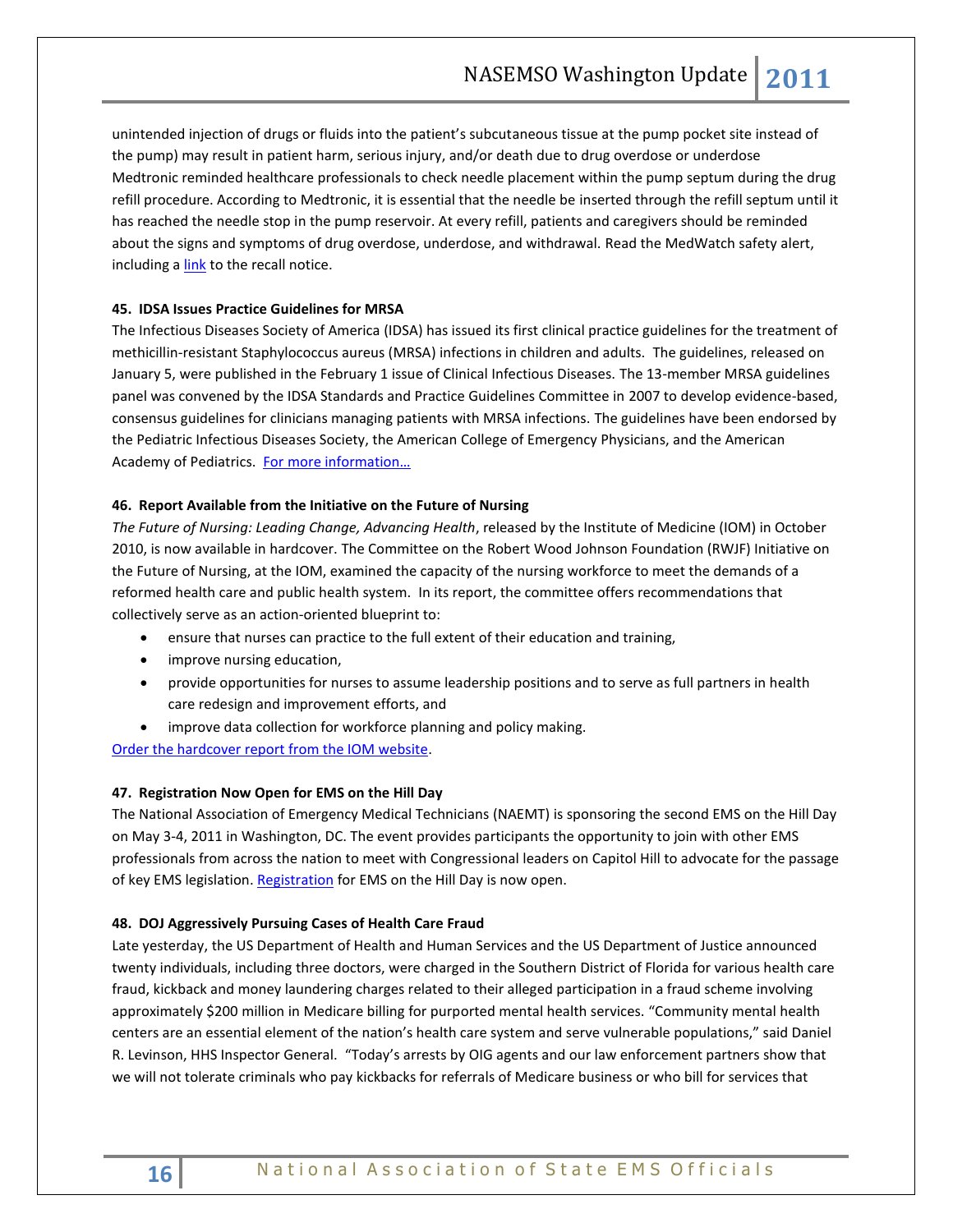were either medically unnecessary or never provided." The complete news release is available online at <http://go.usa.gov/gBm>

In related news, the U.S. Attorney has indicted four Philadelphia area ambulance company operators for healthcare fraud. The Gray Eagle Ambulance Co. was charged with carrying out a scheme to fraudulently bill Medicare by transporting patients by ambulance that were able to walk or travel by paratransit. They are charged with health care fraud in the running of the Advantage Ambulance Co.

#### **A special** *thanks* **to contributor AR for the following items:**

#### **49. Many Consumers Unaware Of AED Use, Availability**

[MedPage Today](http://mailview.custombriefings.com/mailview.aspx?m=2011020801acep&r=seed_4966382-7554&l=001-36d&t=c) (2/7, Petrochko) reported that less than half of people presented with a situation to "save someone's life in public with an automated external defibrillator (AED)" would be willing to do so, according to a [study](http://mailview.custombriefings.com/mailview.aspx?m=2011020801acep&r=seed_4966382-7554&l=002-2a3&t=c) in the Annals of Emergency Medicine. The poll of "1,018 people from 38" countries found that "47 percent could correctly identify an AED when it was pointed to" by an investigator and "53 percent said they knew" the purpose of the device. But only 34 percent knew that "anyone was allowed to use" an AED. And while "47 percent" said that they would be "willing to use the AED" in an emergency, "43 percent said they would not." The researchers called for more "public awareness and training programs" on AED use and availability.

#### **50. AEDs Appear To Give Accurate Readings in Moving Helicopters**

[Reuters](http://mailview.custombriefings.com/mailview.aspx?m=2011012601acep&r=seed_4966382-aa6c&l=007-3fb&t=c) (1/26, Norton) reports that automated external defibrillators appear to work in moving medevac helicopters, according to a [study](http://mailview.custombriefings.com/mailview.aspx?m=2011012601acep&r=seed_4966382-aa6c&l=008-b3c&t=c) published online Jan. 18 in the journal Resuscitation. The study found that AEDs have consistently correct simulated heart-rhythm disturbance readings while the helicopters were flying. In fact, the AEDs in moving helicopters showed more accurate results than those in moving ambulances. The researchers attributed the better performance to the fact that the helicopters do not hit road bumps while traveling.

#### **51. HHS Launches Campaign to Urge Women to Call 911 At Heart Attack Warning Signs**

Th[e Los Angeles Times](http://mailview.custombriefings.com/mailview.aspx?m=2011021601acep&r=seed_4966382-b1f0&l=002-4f8&t=c) (2/16) reports, "Despite the danger, research shows many women don't recognize the signs" of a heart attack. To help raise awareness, the US Department of Health and Human Services' "Office on Women's Health this month kicked off the 'Make the Call. Don't Miss a Beat' campaign." The goal is to "educate women about the warning signs of heart attack and encourage them to call 911." Campaign director and senior science adviser in the Office on Women's Health, Suzanne Haynes, said that it "may be hard for women to know whether a vague symptom such as arm pain" is a sign of a heart attack, so she "encourages women to think about whether the symptom is unusual."

#### **52. S. Side Trauma Care Ignored Long Enough**

[Chicago Sun-Times:](http://www.suntimes.com/opinions/3817174-474/editorial-s.-side-trauma-care-ignored-long-enough) When 18-year-old Damian Turner was killed in a drive-by shooting last August, paramedics did not take him to the University of Chicago Medical Center, four blocks away. Instead, they had no choice but to drive Turner nine long miles to the nearest Level 1 trauma center, Northwestern Memorial Hospital, where he later died. Would Turner have survived had he been taken to the U. of C. -- and had that hospital been equipped to handle his injuries? Nobody can say. But one thing is clear: it's an outrage that Turner had to be transported so far to get the proper level of care (2/15).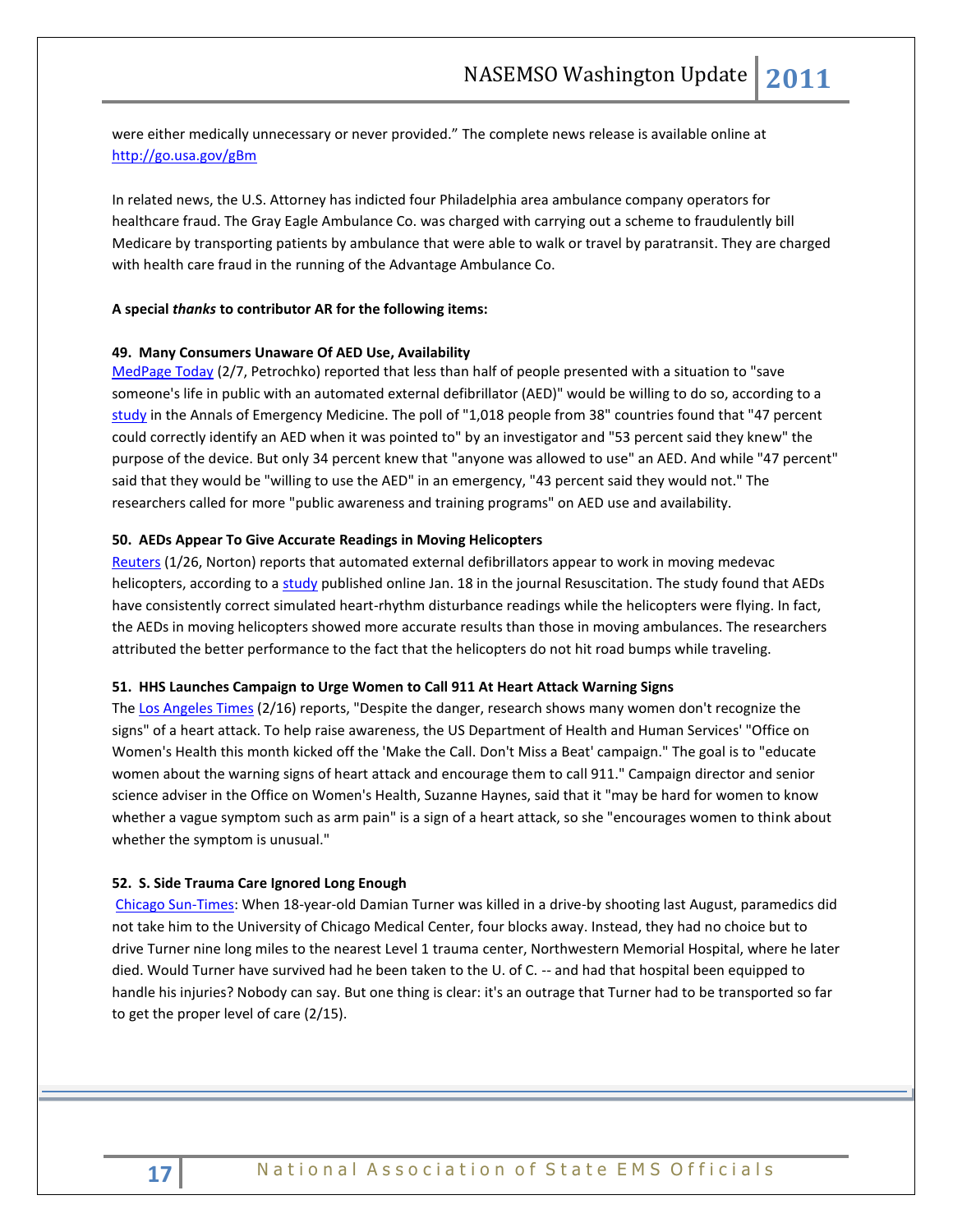# **UPCOMING EVENTS**

## **\*\*\*STATEWIDE EMS CONFERENCES\*\*\***

\*Southern Regional EMS Conference. March 16-18, 2011. Biloxi, MS. [For more information…](http://www.louisianaambulancealliance.org/)

\*Virginia Emergency Management Association Symposium. March 30-April 1, 2011 Hilton Richmond Hotel, Richmond, VA. [For more information…](http://www.vemaweb.org/)

\*EMS Care 2011 at the Beach. Maryland State EMS Conference. March 31-April 3, 2011. Ocean City, MD. For [more information…](http://www.miemss.org/)

\*36TH ANNUAL VAVRS RESCUE COLLEGE. June 11-19, 2011. Virginia Tech Skelton Conference Center, Blacksburg, VA. [For more information…](http://www.vavrs.com/) 

\* Pennsylvania's 1<sup>st</sup> Annual Pediatric Emergency Care Symposia. June 17, 2011. Genetti Hotel, Williamsport, PA. [For more information…](http://www.pehsc.org/)

\* Pennsylvania's 1<sup>st</sup> Annual Pediatric Emergency Care Symposia –August 18, 2011. Lancaster Marriott, Lancaster, PA. [For more information…](http://www.pehsc.org/)

\* Pennsylvania's 34th Annual Statewide EMS Conference – August 18-19, 2011 at the Lancaster County Convention Center & Marriott, Lancaster, PA For more information...

\* Pennsylvania's 1<sup>st</sup> Annual Pediatric Emergency Care Symposia –September 16, 2011. Holiday Inn, Johnstown, PA. [For more information…](http://www.pehsc.org/)

\* 77th VAVRS Convention. September 21 - 25, 2011-- Virginia Beach Convention Center, Virginia Beach, VA. [For more information…](http://www.vavrs.com/)

New Jersey Statewide Conference on EMS. November 2 - 5, 2011 Sheraton, Atlantic City, NJ. For more information, please visit [www.NJEMSConference.com](http://www.njemsconference.com/)

\* 32<sup>nd</sup> Annual Virginia EMS Symposium. November 9-13, 2011. Norfolk Waterside Marriott, Norfolk, VA. For more [information…](http://www.vdh.virginia.gov/oems)

\* Texas EMS Conference. November 20-23, 2011. Austin Convention Center, Austin, Texas. [www.texasemsconference.com.](http://www.texasemsconference.com/)

# **\*\*\*National Conferences and Special Meetings\*\*\***

\*MCHB Webinars on February 28, 2011:

 From 10:30 a.m. to noon (Eastern), the EMSC Program and the Federal Interagency Committee for EMS (FICEMS) will host the webcast ["Exception From Informed Consent: Lessons from a Consensus](http://www.mchcom.com/LiveWebcastDetail.asp?leid=450)  [Conference"](http://www.mchcom.com/LiveWebcastDetail.asp?leid=450) to introduce participants to the current issues in conducting clinical trials using the Exception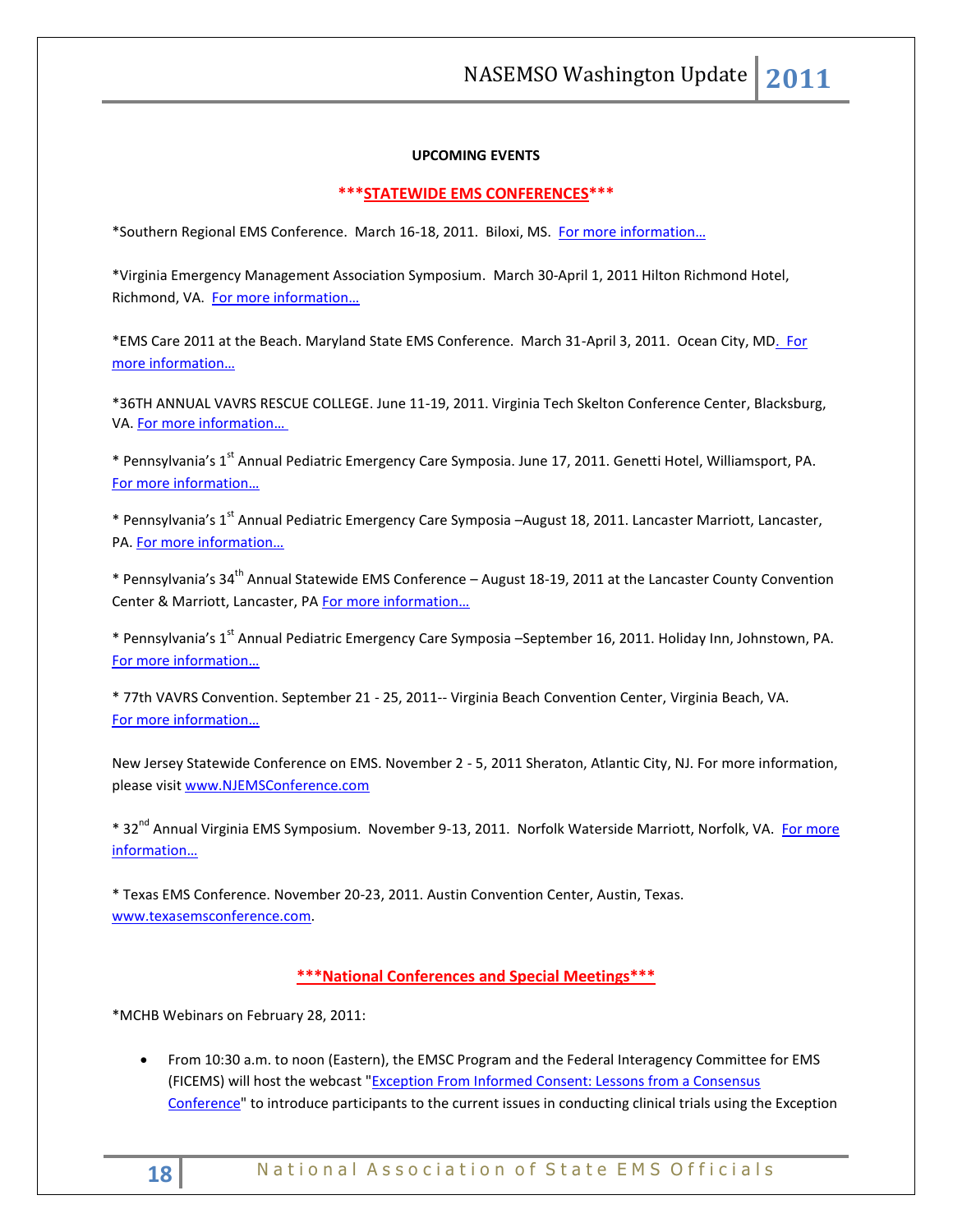from Informed Consent (EFIC) regulations. The results of a National Highway Traffic Safety Administrationsponsored consensus conference on addressing the barriers to conducting EFIC trails will be presented along with a perspective from the Food and Drug Administration.

 A Review of the New MCHB Performance Measures. 3:00 pm (eastern). Presenters will explain the background inception of the MCHB Performance Measures (PM), what grantees should expect to see when they access the HRSA Electronic Handbooks, and review the elements of each MCHB PM. A review of the PM elements will help grantees to better understand the reporting expectations of the Maternal Child Health Bureau and how instituting these measures may impact future activities planned by EMSC grantees. [For more information…](http://www.mchcom.com/LiveWebcastDetail.asp?leid=460)

American Academy of Emergency Medicine (AAEM) Scientific Assembly. Feb. 28-March 2, 2011. Orlando FL. For [more information…](http://www.aaem.org/education/scientificassembly/)

\*NAEMSE EMS INSTRUCTOR COURSE Feb. 28-March 2, 2011 - Baltimore, MD (held at EMS Today). Registration info a[t www.naemse.org/instructor-course](http://www.naemse.org/instructor-course)

EMS Today JEMS Conference and Exposition. March 1-5, 2011. Baltimore Convention Center, Baltimore, MD[. For](http://www.emstoday.com/)  [more information…](http://www.emstoday.com/)

Association of Air Medical Services (AAMS) Leadership Conference. March 16-18, 2011. Washington DC. For more [information…](http://www.aams.org/)

\*NAEMSE EMS INSTRUCTOR COURSE March 18-20, 2011 – Bloomington, IL. Registration info at [www.naemse.org/instructor-course](http://www.naemse.org/instructor-course)

\*NAEMSE ANNUAL MINI SYMPOSIUM April 1-2 – Orlando, FL [www.naemse.org/minisymposium](http://www.naemse.org/minisymposium)

EMSC State Partnership Town Hall Conference Call. April 6, 2011 at 2:00 pm EDT. To participate in the conference call, dial the HRSA conference line at 866-823-9065 and enter meeting code: 1346468.

\*NAEMSE EMS INSTRUCTOR COURSE April 8-10, 2011 – Plainfield, NJ. Registration info at [www.naemse.org/instructor-course](http://www.naemse.org/instructor-course)

\*EMS on the Hill Day. May 3-4, 2011. [For more information](http://www.naemt.org/)…

Fire Rescue Med. May 10-14, 2011 Orleans Hotel, Las Vegas, NV. International Associational of Fire Chiefs EMS Section. [For more information…](http://www.iafc.org/displaycommon.cfm?an=1&subarticlenbr=6)

National Association of State EMS Officials (NASEMSO) Mid-Year Meeting. May 3-5, 2011. Loews Hotel. Annapolis, MD[. For more information...](http://www.nasemso.org/)

\*National EMS Week. May 15-21, 2011 with May 18 set aside as Emergency Medical Services for Children (EMSC) Day!!

IAEM-USA 2011 Mid-Year Meeting. June 9-11, 2011. Emmitsburg, MD For more information...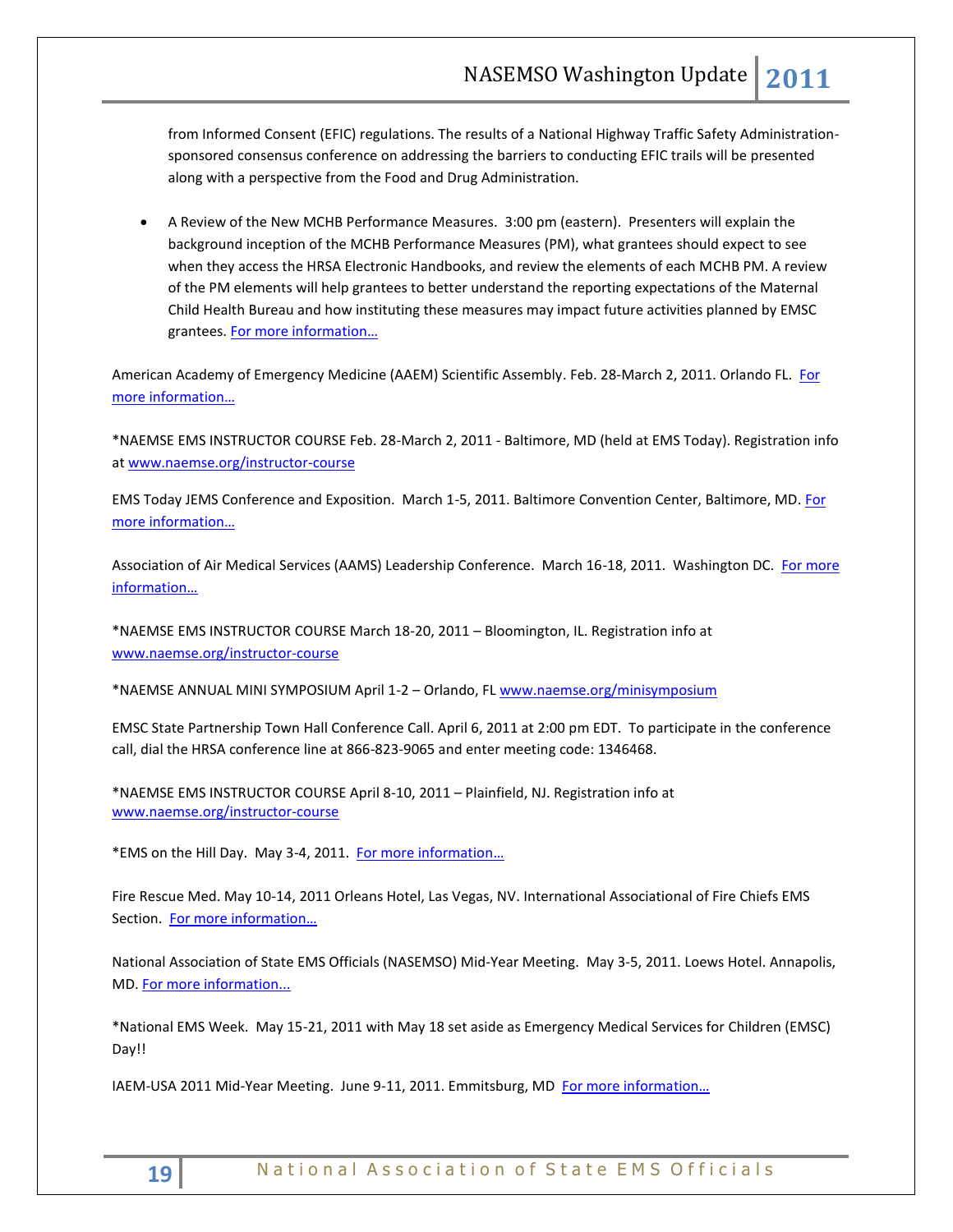\*1<sup>st</sup> INTERNATIONAL NAEMSE MINI SYMPOSIUM June 11-12, 2011 – Toronto, Canada. For more information...

EMSC State Partnership Town Hall Conference Call. July 25, 2011 at 2:00 pm EDT. To participate in the conference call, dial the HRSA conference line at 866-823-9065 and enter meeting code: 1346468.

Pinnacle 2011. July 25-29, 2011. Loews Miami Beach Hotel, Miami Beach, FL. For more information...

EMS World Expo. Aug 29-Sept 2, 2011. Las Vegas Convention Center, Las Vegas, NV [For more information…](http://www.publicsafetyevents.com/index.po)

National Association of EMS Educators (NAEMSE) September 13-18, 2011. Peppermill Resort, Reno NV. For more [informatio](http://www.naemse.org/symposium)n…

Emergency Nurses Association (ENA) Annual Meeting. September 20-24, 2011. Tampa Convention Center, Tampa, FL. [For more information…](http://www.ena.org/Pages/default.aspx)

National Association of State EMS Officials (NASEMSO) Annual Meeting. October 2-7, 2011. Hilton Monona Terrace, Madison, WI. [For more information…](http://www.nasemso.org/)

EMSC State Partnership Town Hall Conference Call. October 12, 2011 at 2:00 pm EDT. To participate in the conference call, dial the HRSA conference line at 866-823-9065 and enter meeting code: 1346468.

American College of Emergency Physicians (ACEP) Annual Meeting October 15-18, 2011 San Francisco, CA. [For](http://www.acep.org/)  [more information…](http://www.acep.org/)

\*18<sup>th</sup> ITS World Congress on Intelligent Transport Systems. October 16-20, 2011. Orlando, Florida. For more [information…](http://www.itsworldcongress.org/)

Air Medical Transport Conference. October 17-19, 2011. St. Louis, MO. For more information...

EMEX 2011. November 12-17, 2011. Rio All-Suites Hotel, Las Vegas, NV. International Association of Emergency Managers. [For more information…](http://www.iaem.com/)

See more EMS Events on NASEMSO's web site at<http://www.nasemso.org/Resources/Calendar/index.asp>

# **NASEMSO Staff Contacts**

Elizabeth B. Armstrong, CAE, MAM / Executive Director (703) 538-1799 ext. 7 - [armstrong@nasemso.org](mailto:armstrong@nasemso.org)

Sharon Kelly / Executive Assistant (703) 538-1799 ext. 2 - [kelly@nasemso.org](mailto:kelly@nasemso.org)

Kathy Robinson / Program Manager

(703) 538-1799 ext. 4 - [robinson@nasemso.org](mailto:robinson@nasemso.org)

Kevin McGinnis/Program Manager (571) 749-7217 -- [mcginnis@nasemso.org](mailto:mcginnis@nasemso.org)